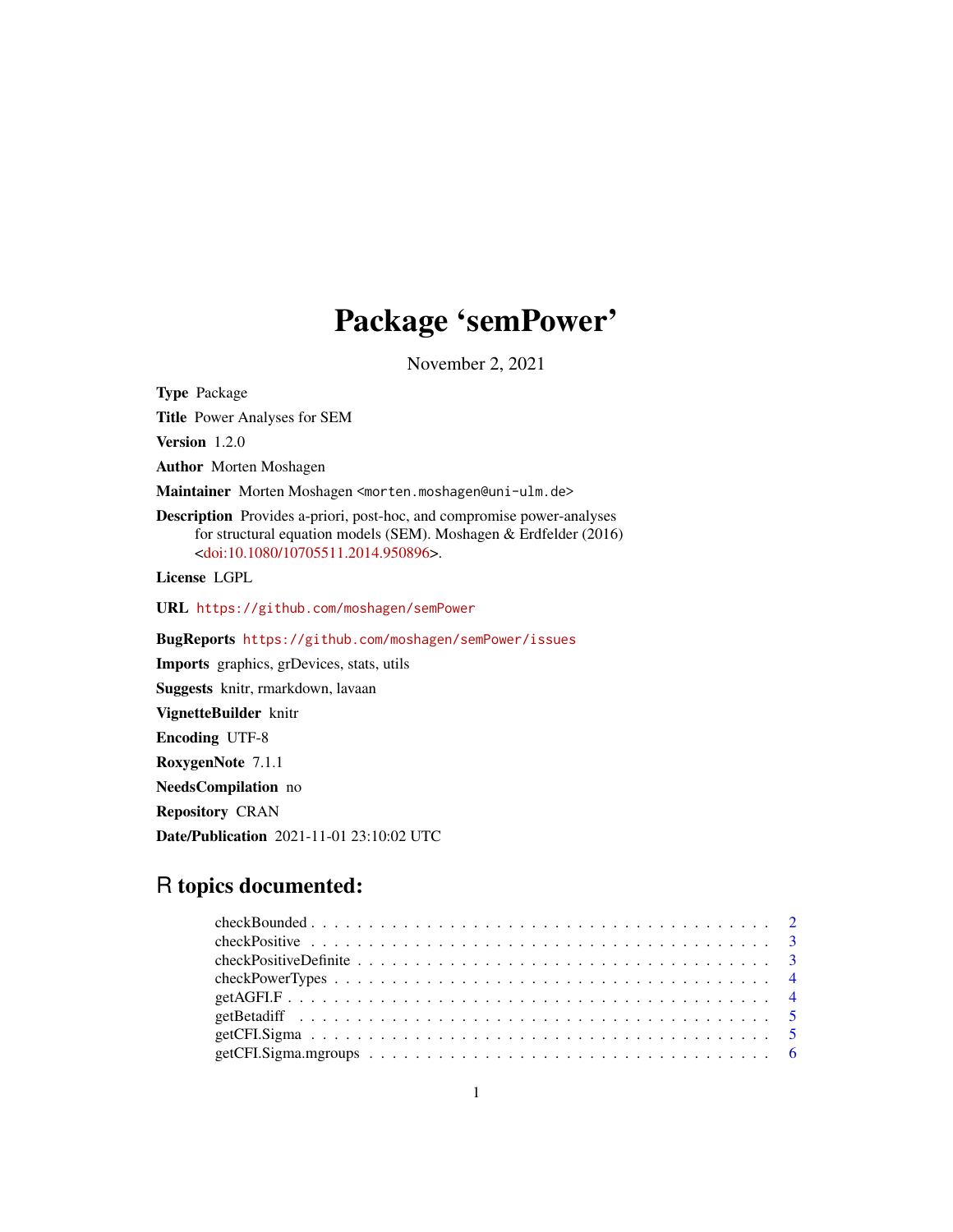# <span id="page-1-0"></span>2 checkBounded

|       |                                                                                                                | 6  |
|-------|----------------------------------------------------------------------------------------------------------------|----|
|       |                                                                                                                | 7  |
|       |                                                                                                                | 7  |
|       |                                                                                                                | 8  |
|       |                                                                                                                | 9  |
|       |                                                                                                                | 9  |
|       |                                                                                                                | 10 |
|       |                                                                                                                | 10 |
|       |                                                                                                                | 11 |
|       |                                                                                                                | 11 |
|       |                                                                                                                | 12 |
|       |                                                                                                                | 12 |
|       |                                                                                                                | 13 |
|       |                                                                                                                | 13 |
|       |                                                                                                                | 14 |
|       |                                                                                                                | 14 |
|       |                                                                                                                | 15 |
|       |                                                                                                                | 15 |
|       |                                                                                                                | 18 |
|       |                                                                                                                | 20 |
|       | $semPower.getDf \ldots \ldots \ldots \ldots \ldots \ldots \ldots \ldots \ldots \ldots \ldots \ldots \ldots$    | 21 |
|       | $semPower, postHoc \ldots \ldots \ldots \ldots \ldots \ldots \ldots \ldots \ldots \ldots \ldots \ldots \ldots$ | 21 |
|       |                                                                                                                | 23 |
|       |                                                                                                                | 26 |
|       |                                                                                                                | 27 |
|       |                                                                                                                | 28 |
|       |                                                                                                                | 28 |
|       |                                                                                                                | 29 |
|       |                                                                                                                | 29 |
|       |                                                                                                                | 30 |
|       |                                                                                                                |    |
| Index |                                                                                                                | 32 |

checkBounded *checkBounded*

# Description

checks whether x is defined and lies within the specified bound

# Usage

checkBounded(x, message = NULL, bound =  $c(\emptyset, 1)$ , inclusive = FALSE)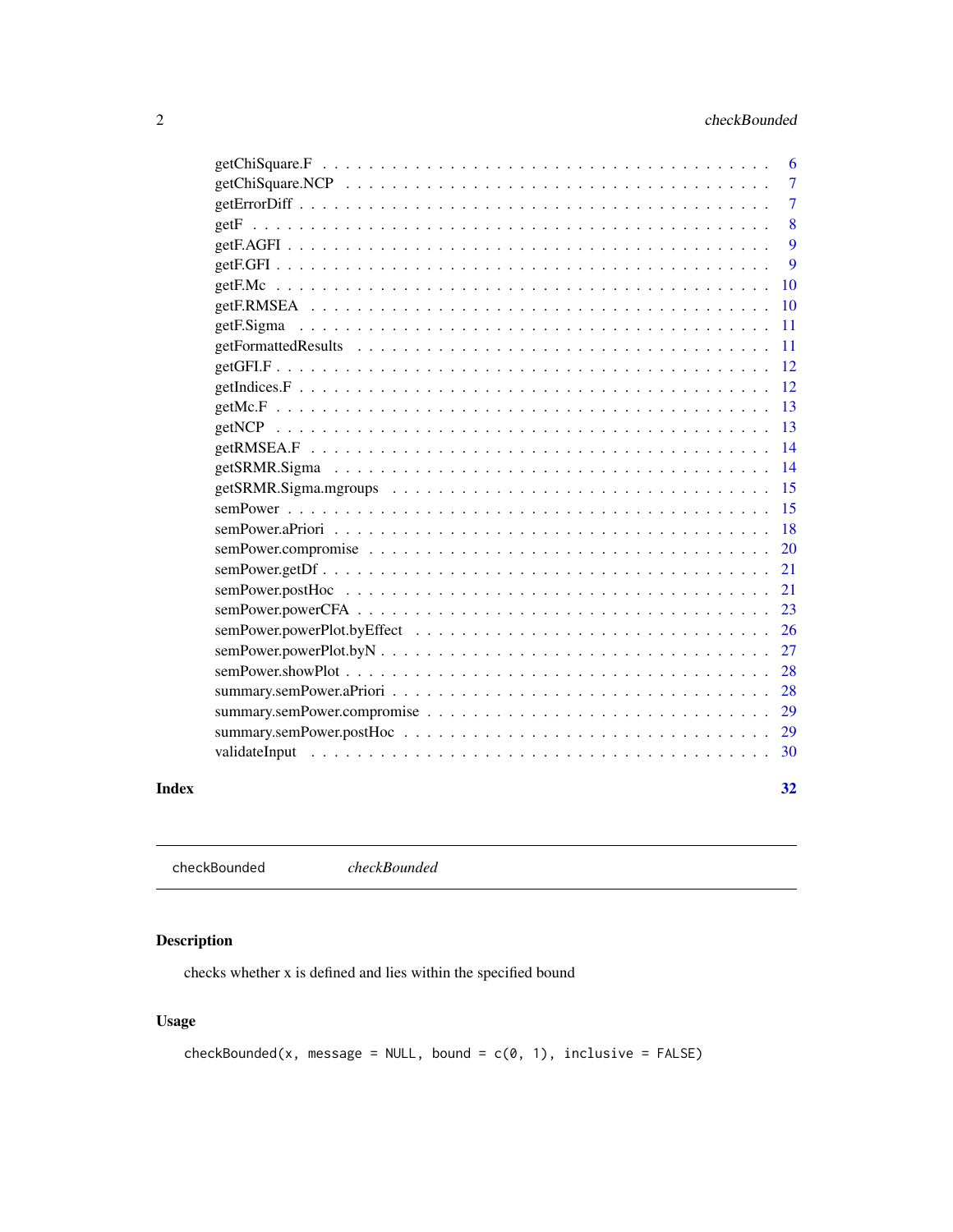#### <span id="page-2-0"></span>checkPositive 3

### Arguments

| x         | x                                 |
|-----------|-----------------------------------|
| message   | identifier for x                  |
| bound     | the boundaries, array of size two |
| inclusive | whether x might lie on boundary   |

checkPositive *checkPositive*

#### Description

checks whether x is defined and a positive number, stop otherwise

#### Usage

checkPositive(x, message = NULL)

#### Arguments

 $x \rightarrow x$ message identifier for x

checkPositiveDefinite *checkPositiveDefinite*

# Description

checks whether x is positive definite

# Usage

```
checkPositiveDefinite(x, message = NULL)
```

| x       |                  |
|---------|------------------|
| message | identifier for x |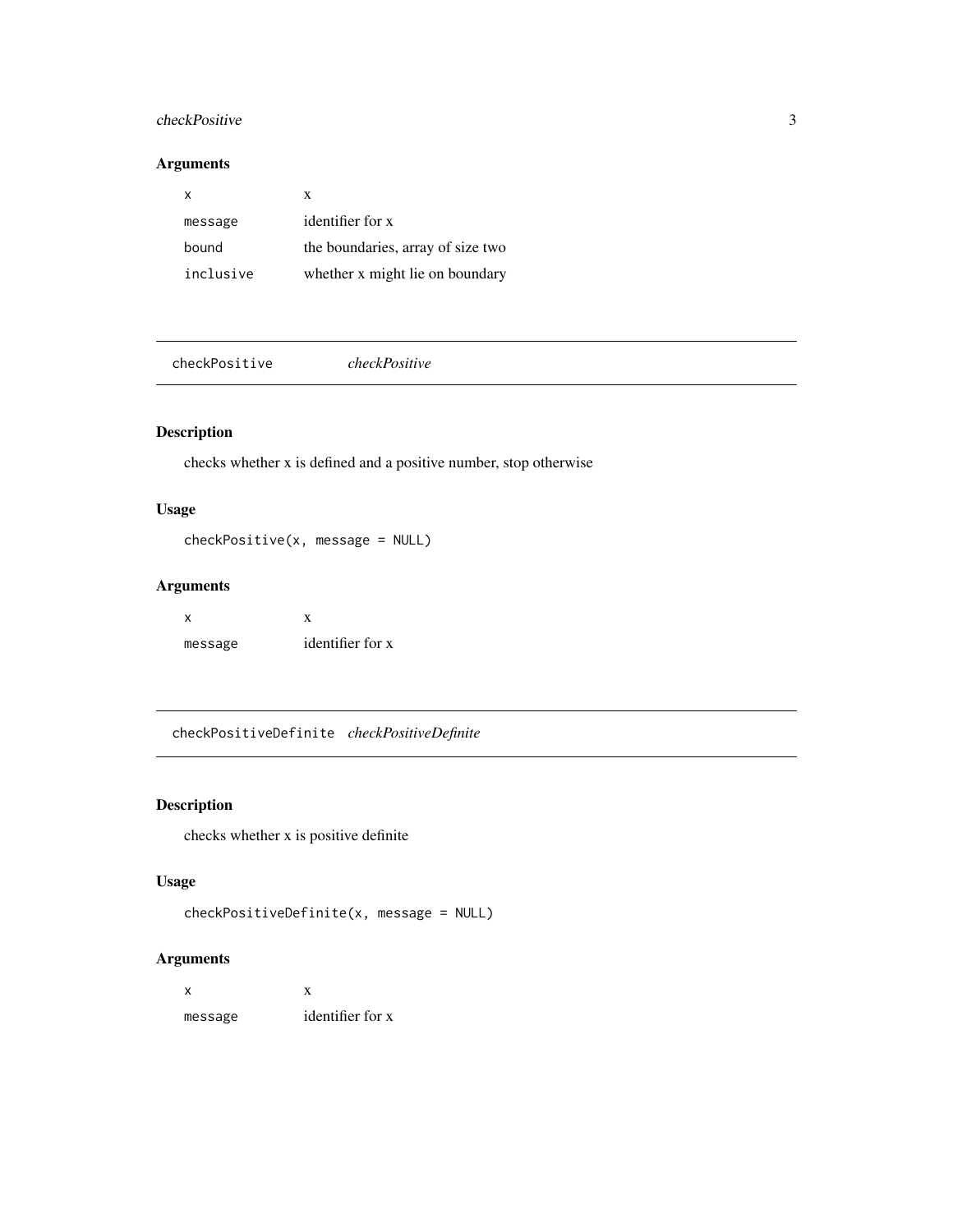<span id="page-3-0"></span>checkPowerTypes *checkPowerTypes*

# Description

checks whether type is one of 'a-priori', 'post-hoc', or 'compromise'.

#### Usage

checkPowerTypes(type)

#### Arguments

type type

#### Value

valid type

getAGFI.F *getAGFI.F*

# Description

calculates AGFI from minimum of the ML-fit-function

#### Usage

getAGFI.F(Fmin, df, p)

# Arguments

| Fmin | minimum of the ML-fit-function |
|------|--------------------------------|
| df   | model degrees of freedom       |
| p    | number of observed variables   |

### Value

AGFI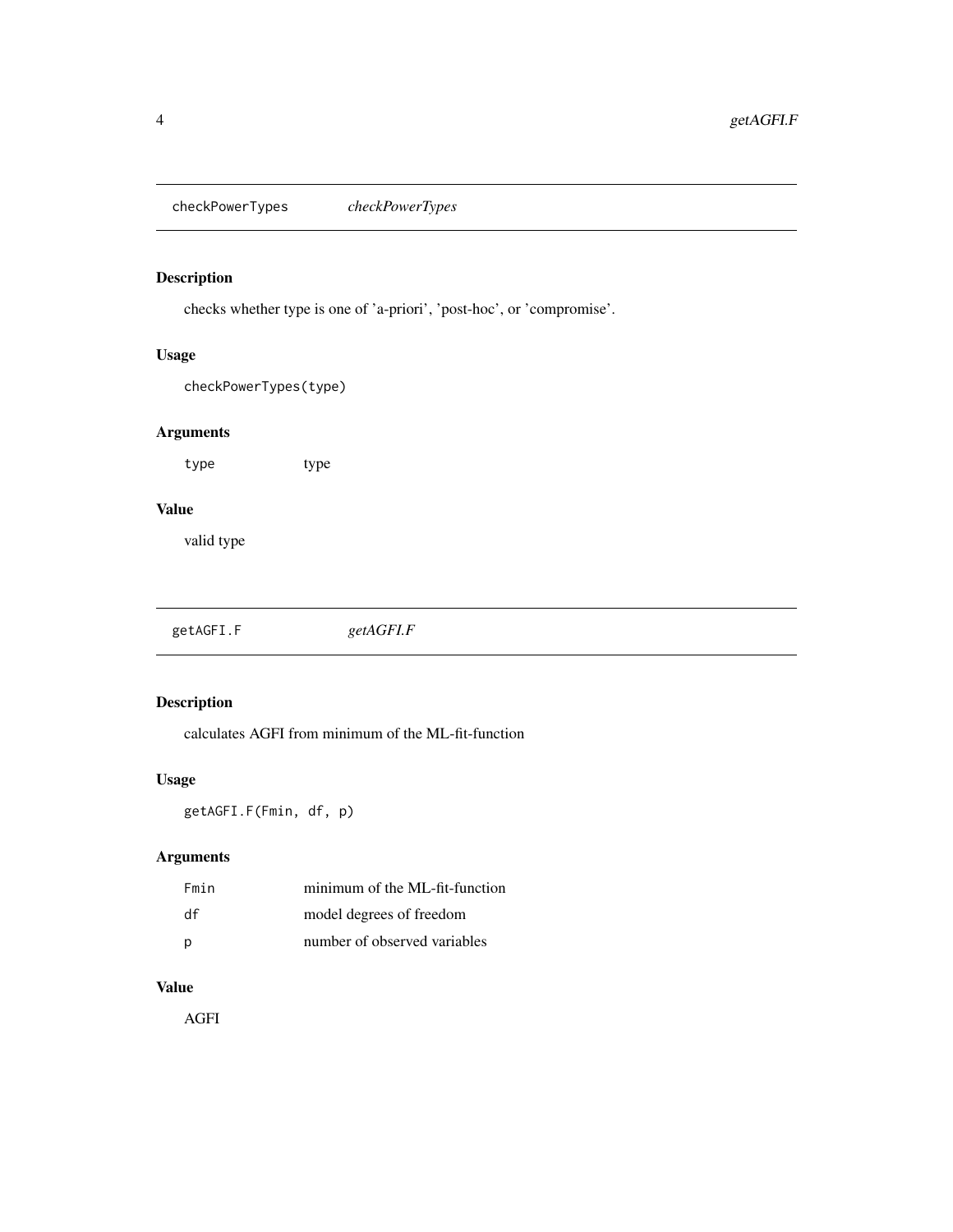<span id="page-4-0"></span>getBetadiff *getBetadiff*

# Description

get squared difference between requested and achieved beta on a logscale

# Usage

```
getBetadiff(cN, critChi, logBetaTarget, fmin, df, weights = NULL)
```
# Arguments

| cN            | current N                                              |
|---------------|--------------------------------------------------------|
| critChi       | critical chi-square associated with chosen alpha error |
| logBetaTarget | log(desired beta)                                      |
| fmin          | minimum of the ML fit function                         |
| df            | the model degrees of freedom                           |
| weights       | sample weights for multiple group models               |

# Value

squared difference requested and achieved beta on a log scale

| getCFI.Sigma | getCFI.Sigma |  |
|--------------|--------------|--|
|--------------|--------------|--|

### Description

calculates CFI given model-implied and observed covariance matrix.

#### Usage

```
getCFI.Sigma(SigmaHat, S)
```
#### Arguments

| SigmaHat | model implied covariance matrix            |
|----------|--------------------------------------------|
|          | observed (or population) covariance matrix |

#### Details

cfi= (f\_null - f\_hyp) / f\_null

#### Value

CFI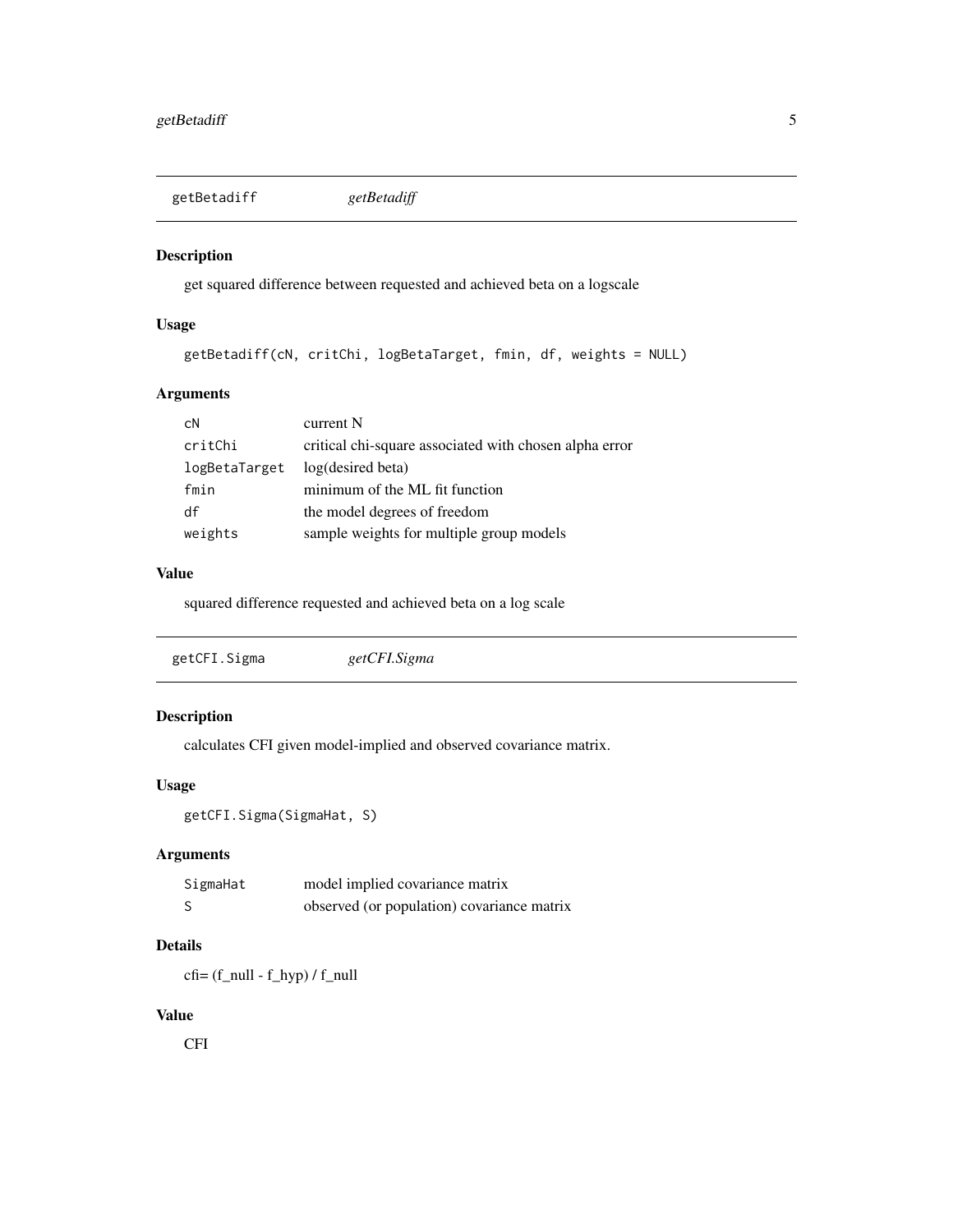<span id="page-5-0"></span>getCFI.Sigma.mgroups *getCFI.Sigma.mgroups*

#### Description

calculates CFI given model-implied and observed covariance matrix for multiple group models.

#### Usage

```
getCFI.Sigma.mgroups(SigmaHat, S, N)
```
#### Arguments

| SigmaHat | a list of model implied covariance matrix            |
|----------|------------------------------------------------------|
| -S       | a list of observed (or population) covariance matrix |
| N        | a list of group weights                              |

#### Details

 $cf = (f_{null} - f_{hyp}) / f_{null}$ 

#### Value

CFI

getChiSquare.F *getChiSquare.F*

#### Description

calculates chis-square from the population minimum of the fit-function

#### Usage

```
getChiSquare.F(Fmin, n, df)
```
#### Arguments

| Fmin | population minimum of the fit-function |
|------|----------------------------------------|
| - n  | number of observations                 |
| df   | model degrees of freedom               |

#### Details

 $chi = (n-1)*F + df = ncp + df$ 

note that F is the population minimum; using F\_hat would give chi =  $(n-1)*F_h$ -hat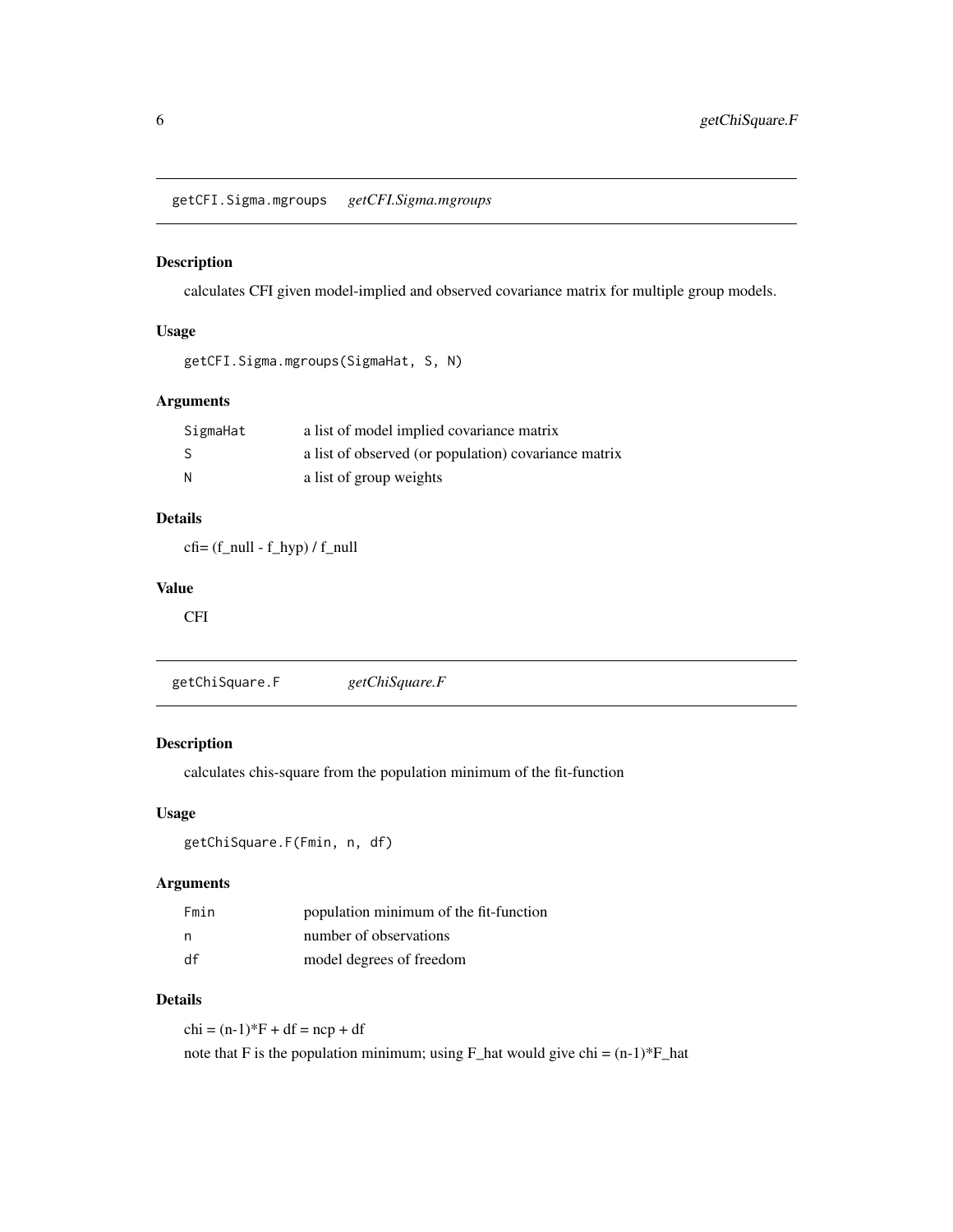# <span id="page-6-0"></span>getChiSquare.NCP 7

# Value

NCP

getChiSquare.NCP *getChiSquare.NCP*

#### Description

calculates chi-square from NCP

#### Usage

getChiSquare.NCP(NCP, df)

#### Arguments

| <b>NCP</b> | non-centrality parameter |
|------------|--------------------------|
| df         | model degrees of freedom |

#### Details

 $chi = ncp + df$ 

#### Value

chiSquare

getErrorDiff *getErrorDiff*

#### Description

determine the squared log-difference between alpha and beta error given a certain chi-square value from central chi-square(df) and a non-central chi-square(df, ncp) distribution.

#### Usage

```
getErrorDiff(critChiSquare, df, ncp, log.abratio)
```

| critChiSquare | evaluated chi-squared value  |
|---------------|------------------------------|
| df            | the model degrees of freedom |
| ncp           | the non-centrality parameter |
| log.abratio   | log(alpha/beta)              |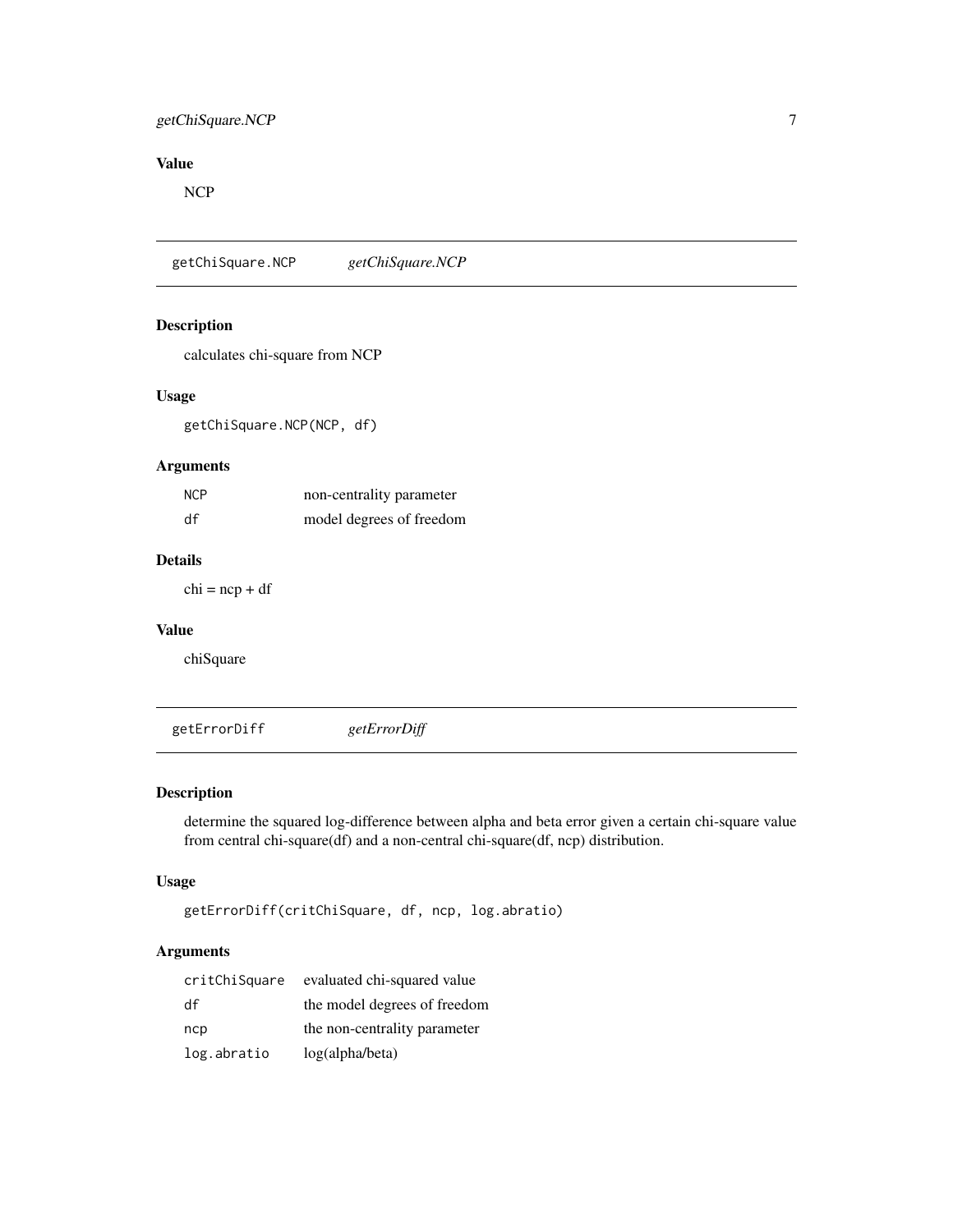# <span id="page-7-0"></span>Value

squared difference between alpha and beta on a log scale

getF *getF calculates minimum of the ML-fit-function from known fit indices*

#### Description

getF calculates minimum of the ML-fit-function from known fit indices

# Usage

```
getF(
  effect,
  effect.measure,
  df = NULL,p = NULL,SigmaHat = NULL,
  Sigma = NULL
\mathcal{L}
```
# Arguments

| effect   | magnitude of effect                                                        |
|----------|----------------------------------------------------------------------------|
|          | effect. measure measure of effect, one of 'fmin','rmsea','agfi','gfi','mc' |
| df       | model degrees of freedom                                                   |
| p        | number of observed varaibles                                               |
| SigmaHat | model implied covariance matrix                                            |
| Sigma    | population covariance matrix                                               |

# Value

Fmin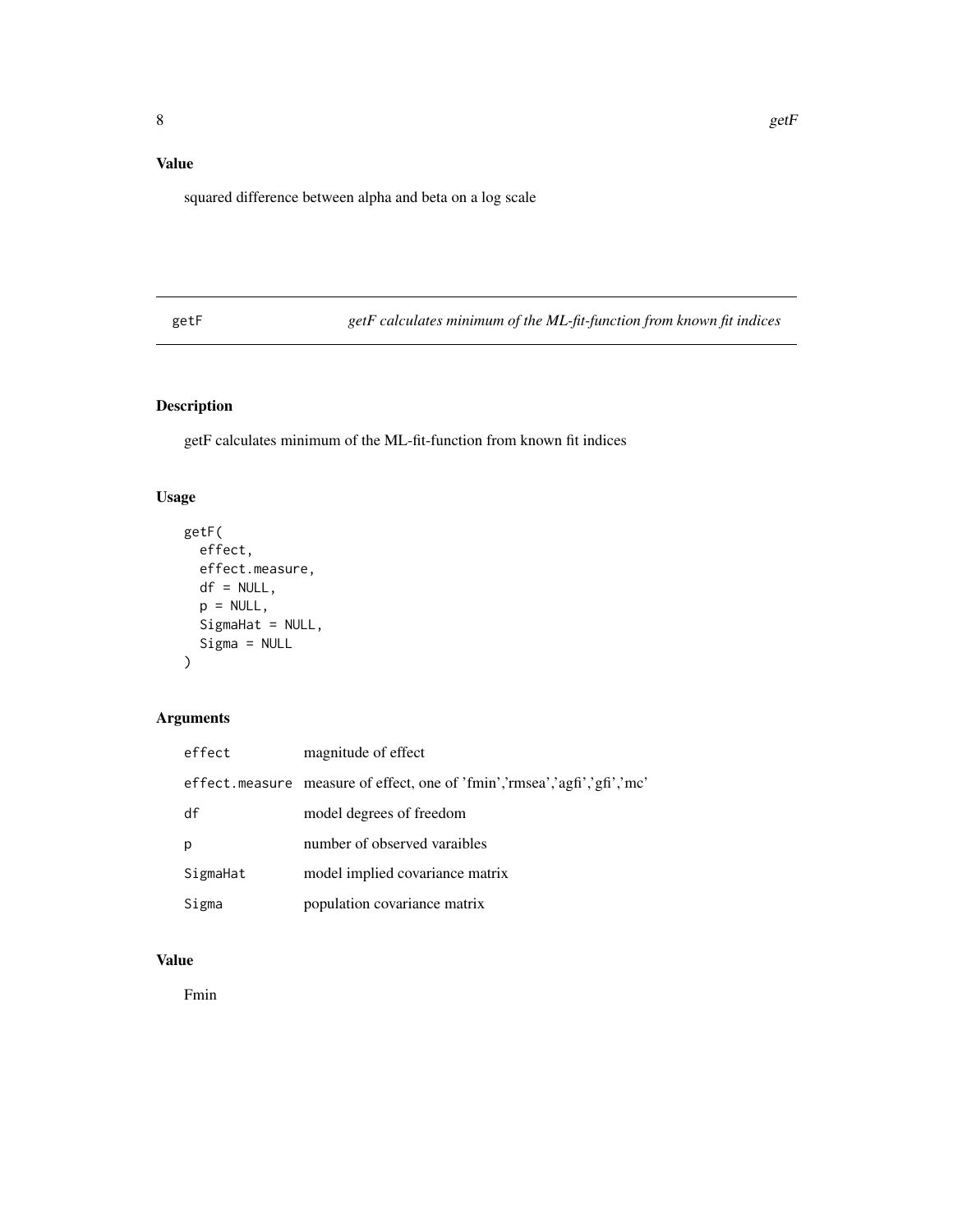<span id="page-8-0"></span>getF.AGFI *getF.AGFI*

# Description

calculates minimum of the ML-fit-function from AGFI

#### Usage

getF.AGFI(AGFI, df, p)

#### Arguments

| AGFI | AGFI                         |
|------|------------------------------|
| df   | model degrees of freedom     |
| D    | number of observed variables |

# Details

 $F_{min} = rmsea^{2} * df$ 

#### Value

Fmin

getF.GFI *getF.GFI*

# Description

calculates minimum of the ML-fit-function from AGFI

# Usage

getF.GFI(GFI, p)

#### Arguments

| <b>GFT</b> | GFI                          |
|------------|------------------------------|
| p          | number of observed variables |

#### Value

Fmin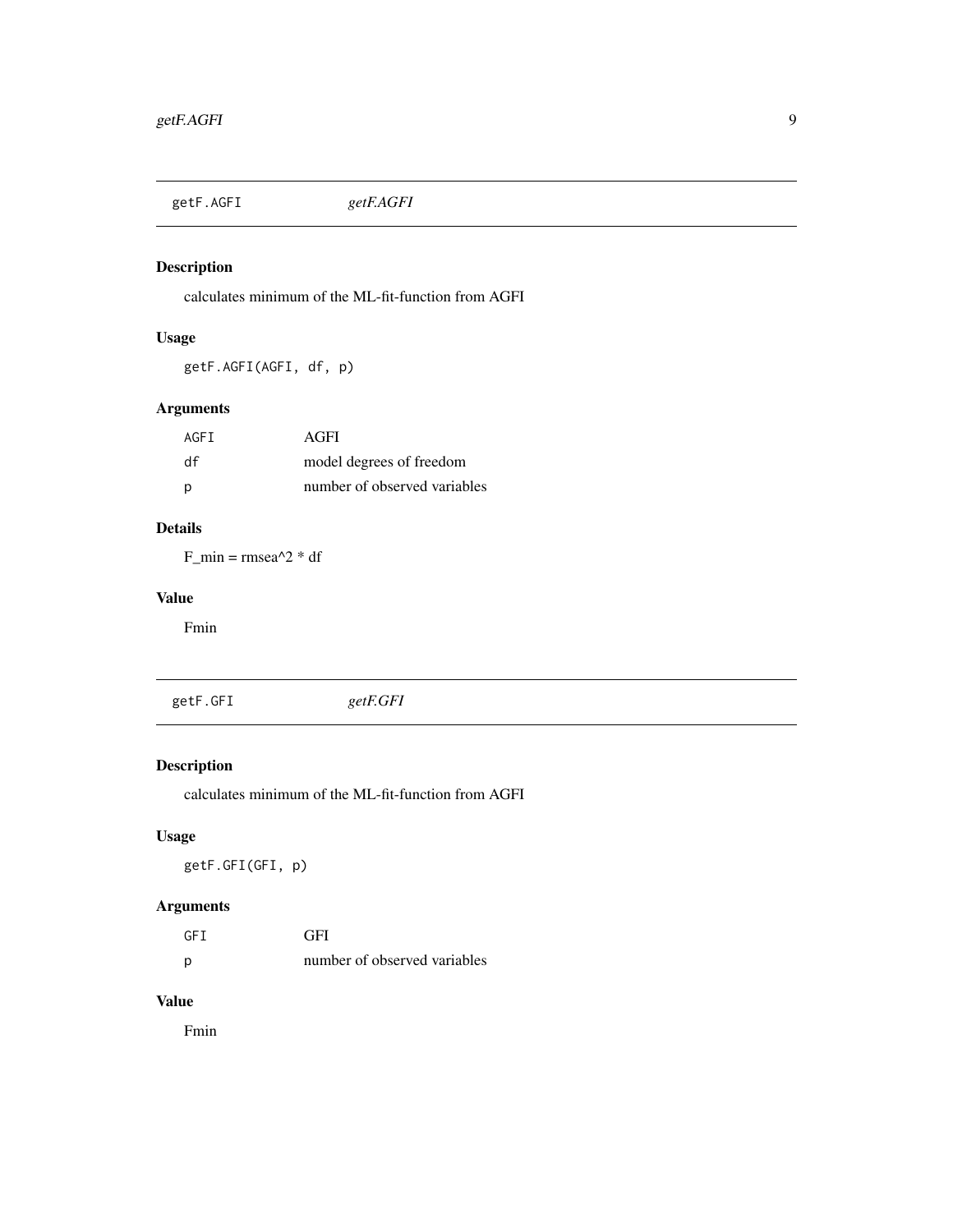<span id="page-9-0"></span>getF.Mc *getF.Mc*

#### Description

calculates minimum of the ML-fit-function from Mc

#### Usage

getF.Mc(Mc)

#### Arguments

Mc Mc

# Value

Fmin

| getF.RMSEA | getF.RMSEA |
|------------|------------|
|------------|------------|

# Description

calculates minimum of the ML-fit-function from RMSEA

#### Usage

getF.RMSEA(RMSEA, df)

# Arguments

| RMSEA | <b>RMSEA</b>             |
|-------|--------------------------|
| df    | model degrees of freedom |

# Details

F\_min =  $rmsea^2$  \* df

# Value

Fmin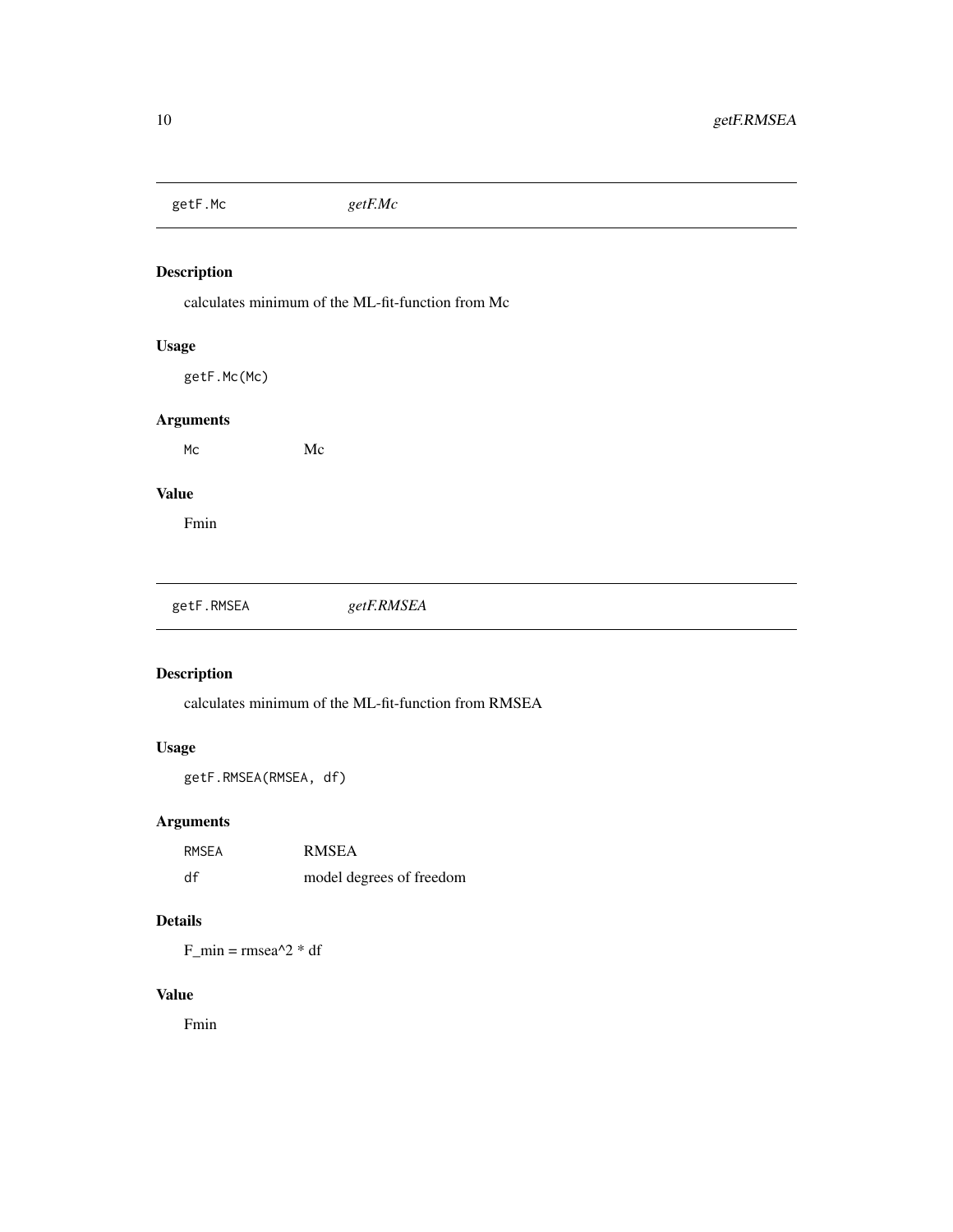<span id="page-10-0"></span>getF.Sigma *getF.Sigma*

#### Description

calculates minimum of the ML-fit-function given model-implied and observed covariance matrix.

#### Usage

```
getF.Sigma(SigmaHat, S)
```
#### Arguments

| SigmaHat | model implied covariance matrix            |
|----------|--------------------------------------------|
|          | observed (or population) covariance matrix |

# Details

 $F_{min} = tr(S)$ 

### Value

Fmin

getFormattedResults *getFormattedResults*

#### Description

returned dataframe containing formatted results

#### Usage

```
getFormattedResults(type, result, digits = 6)
```
#### Arguments

| type   | type of power analysis       |
|--------|------------------------------|
| result | result object (list)         |
| digits | number of significant digits |

#### Value

data.frame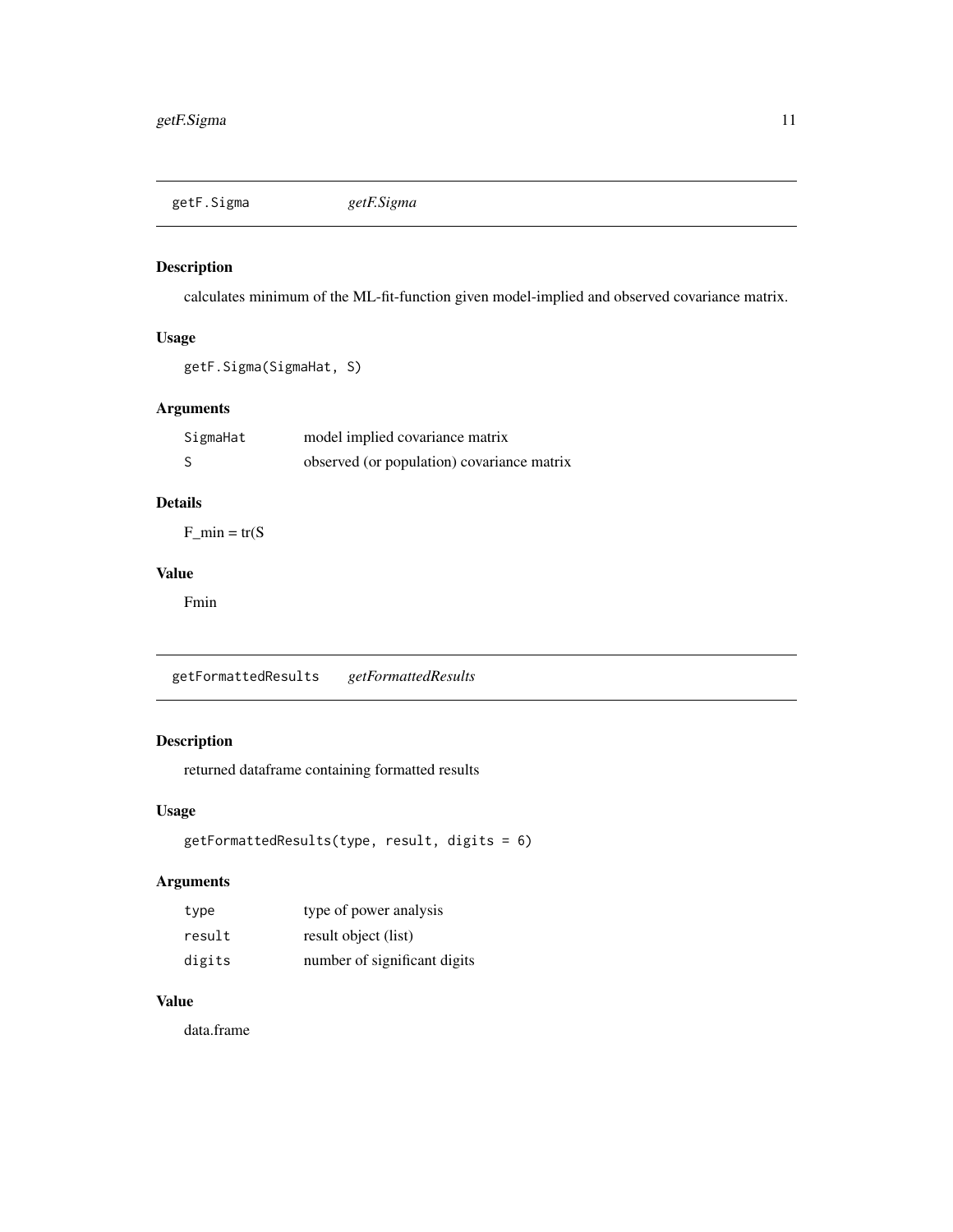<span id="page-11-0"></span>getGFI.F *getGFI.F*

#### Description

calculates GFI from minimum of the ML-fit-function

#### Usage

getGFI.F(Fmin, p)

#### Arguments

| Fmin | minimum of the ML-fit-function |
|------|--------------------------------|
| Ŋ    | number of observed variables   |

### Value

GFI

getIndices.F *getIndices.F*

# Description

calculates known indices from minimum of the ML-fit-function

# Usage

```
getIndices.F(fmin, df, p = NULL, SigmaHat = NULL, Sigma = NULL, N = NULL)
```
# Arguments

| fmin     | minimum of the ML-fit-function  |
|----------|---------------------------------|
| df       | model degrees of freedom        |
| Ŋ        | number of observed variables    |
| SigmaHat | model implied covariance matrix |
| Sigma    | population covariance matrix    |
| N        | list of sample weights          |

#### Value

list of indices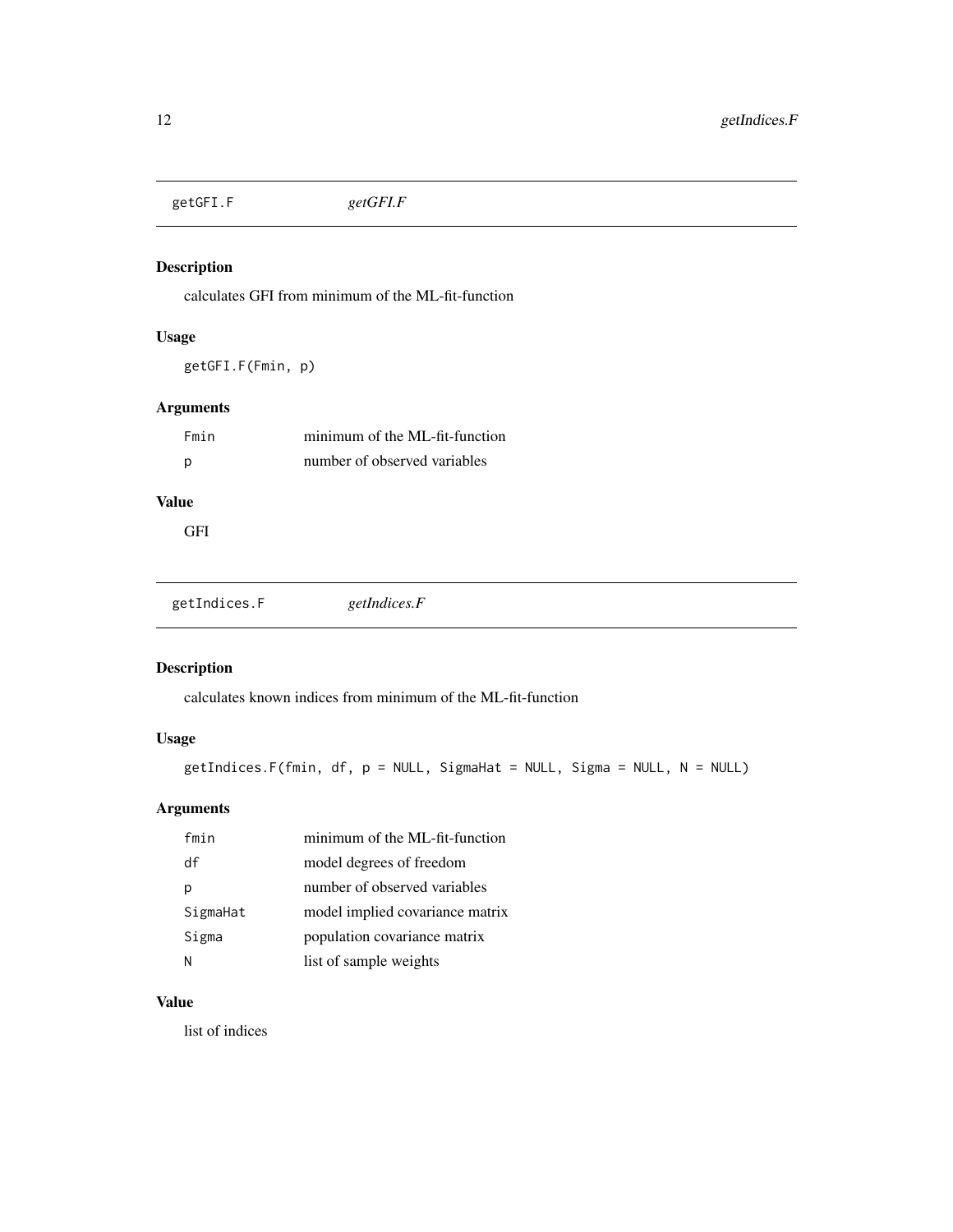<span id="page-12-0"></span>getMc.F *getMc.F*

#### Description

calculates Mc from minimum of the ML-fit-function

#### Usage

getMc.F(Fmin)

# Arguments

Fmin minimum of the ML-fit-function

# Value

Mc

| getNCP | getNCP |  |
|--------|--------|--|
|        |        |  |

#### Description

calculates non-centrality parameter from the population minimum of the fit-function

#### Usage

getNCP(Fmin, n)

# Arguments

| Fmin | population minimum of the fit-function |
|------|----------------------------------------|
| n    | number of observations                 |

# Details

 $ncp = (n-1) * F$ 

#### Value

NCP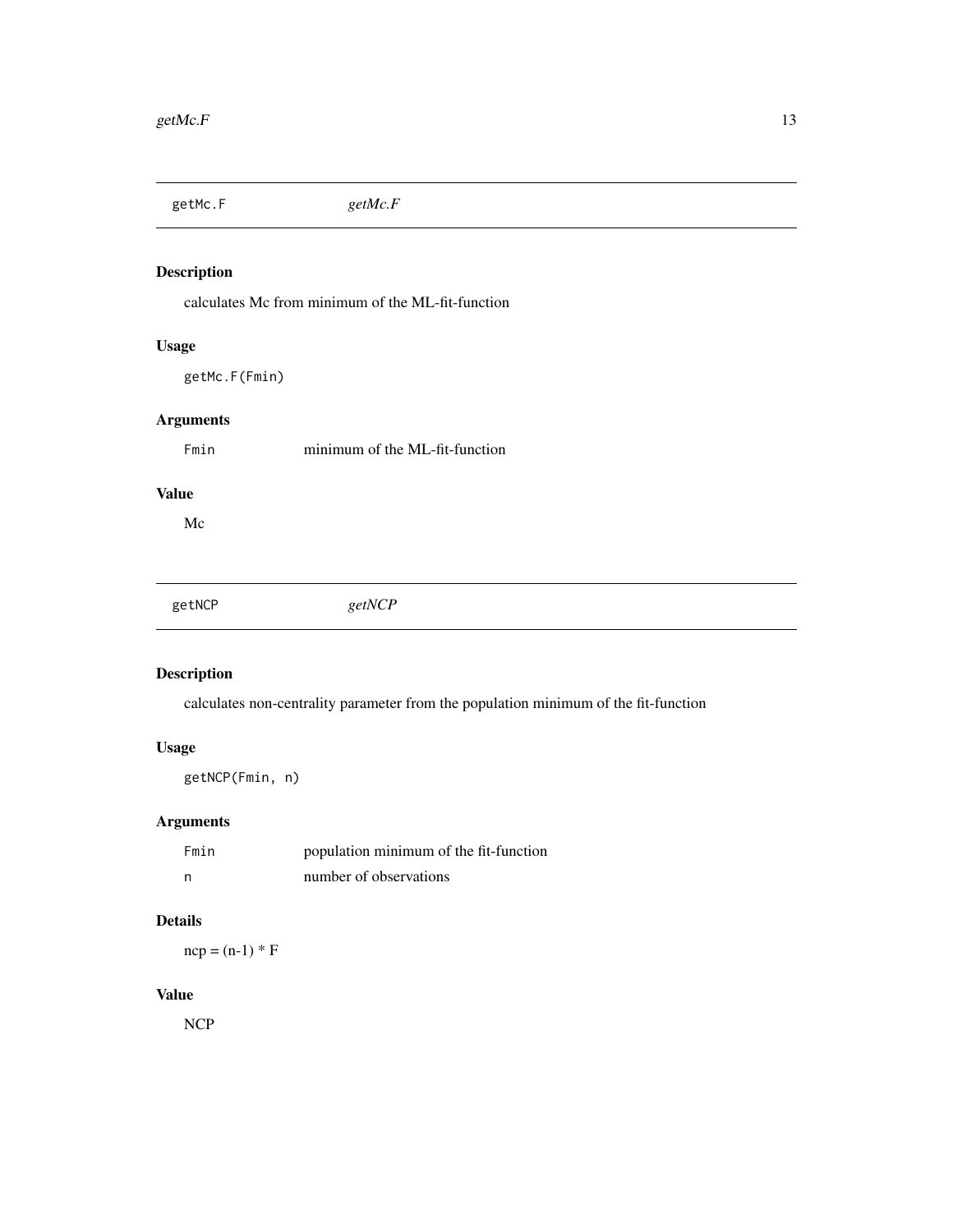<span id="page-13-0"></span>getRMSEA.F *getRMSEA.F*

#### Description

calculates RMSEA from minimum of the ML-fit-function

#### Usage

getRMSEA.F(Fmin, df, nGroups = 1)

#### Arguments

| Fmin    | minimum of the ML-fit-function |
|---------|--------------------------------|
| df      | model degrees of freedom       |
| nGroups | the number of groups           |

# Details

 $F_{min} = rmsea^{2}$  \* df

#### Value

RMSEA

getSRMR.Sigma *getSRMR.Sigma*

# Description

calculates SRMR given model-implied and observed covariance matrix.

#### Usage

```
getSRMR.Sigma(SigmaHat, S)
```
#### Arguments

| SigmaHat | model implied covariance matrix            |
|----------|--------------------------------------------|
|          | observed (or population) covariance matrix |

#### Value

SRMR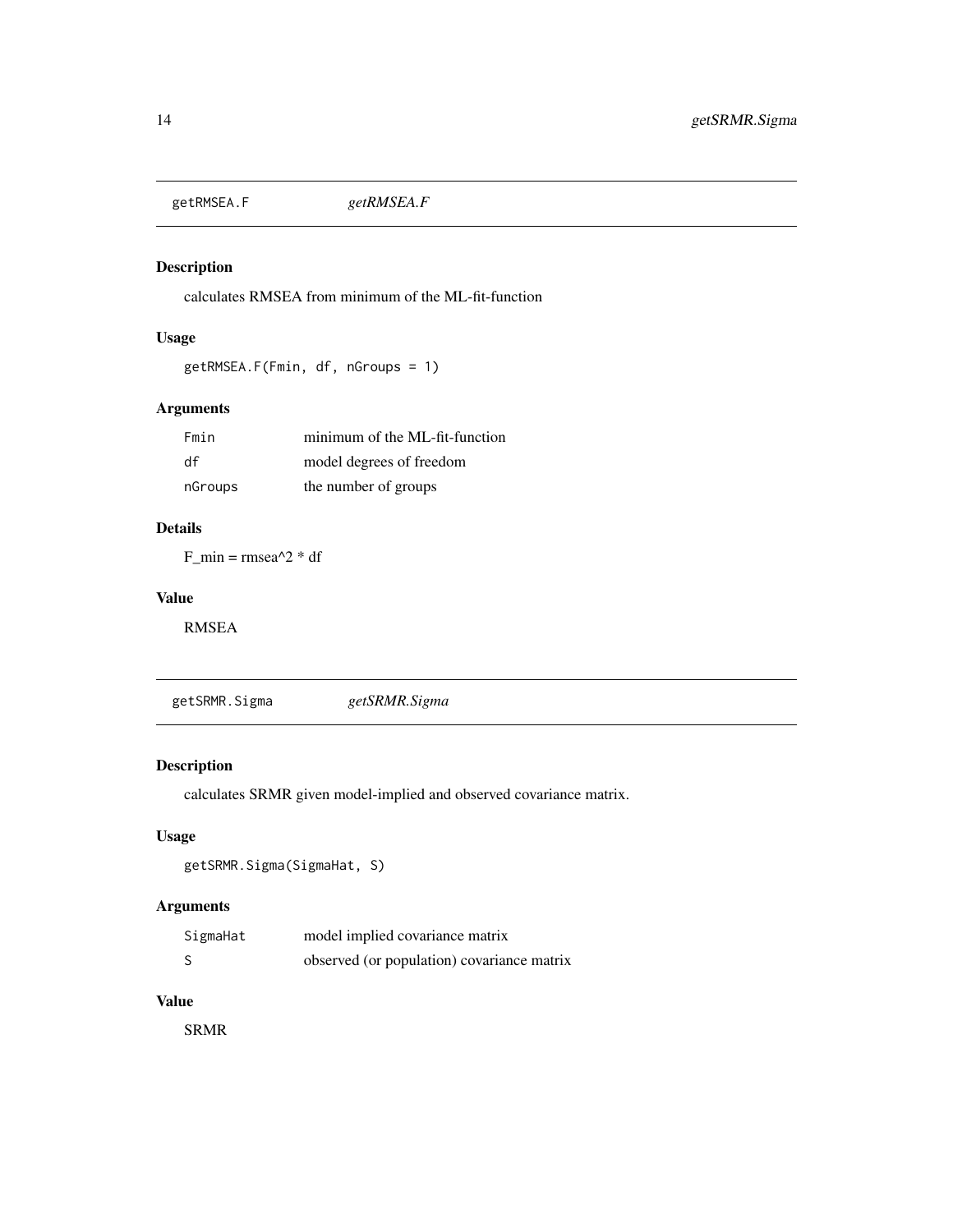#### <span id="page-14-0"></span>Description

calculates SRMR given model-implied and observed covariance matrix for multiple group models

#### Usage

getSRMR.Sigma.mgroups(SigmaHat, S, N)

#### Arguments

| SigmaHat | a list of model implied covariance matrices            |
|----------|--------------------------------------------------------|
| -S       | a list of observed (or population) covariance matrices |
| -N       | a list of group weights                                |

#### Value

SRMR

semPower *semPower: Power analyses for structural equation models (SEM).*

#### Description

semPower allows for performing a-priori, post-hoc, and compromise power-analyses for structural equation models (SEM).

Perform a power analysis. This is a wrapper function for a-priori, post-hoc, and compromise power analyses.

#### Usage

semPower(type, ...)

| type    | type of power analysis, one of 'a-priori', 'post-hoc', 'compromise'       |
|---------|---------------------------------------------------------------------------|
| $\cdot$ | other parameters related to the specific type of power analysis requested |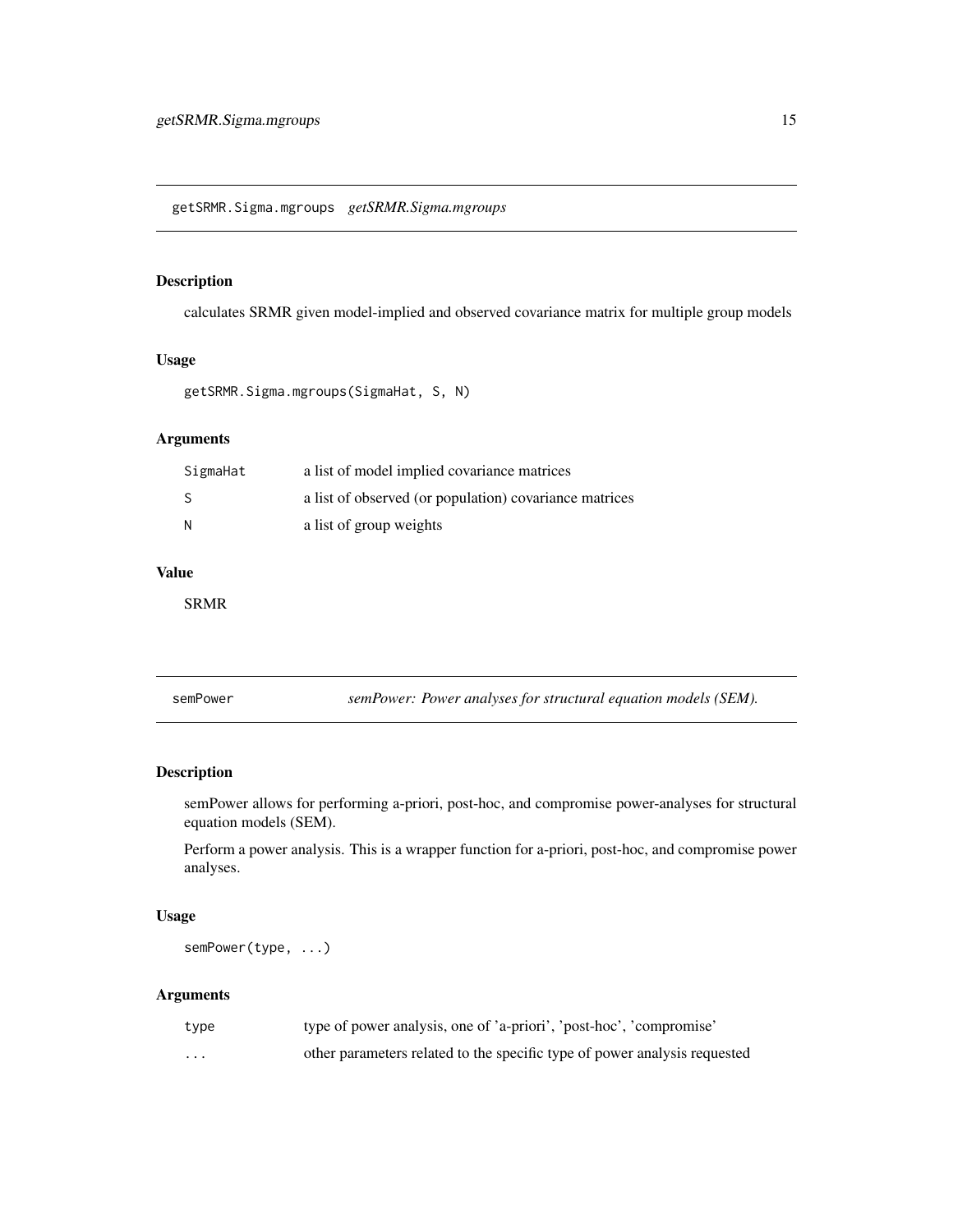#### <span id="page-15-0"></span>Details

- A-priori power analysis [semPower.aPriori](#page-17-1) computes the required N, given an effect, alpha, power, and the model df
- Post-hoc power analysis [semPower.postHoc](#page-20-1) computes the achieved power, given an effect, alpha, N, and the model df
- Compromise power analysis [semPower.compromise](#page-19-1) computes the implied alpha and power, given an effect, the alpha/beta ratio, N, and the model df

In SEM, the discrepancy between H0 and H1 (the magnitude of effect) refers to the difference in fit between two models. If only one model is defined (which is the default), power refers to the global chi-square test. If both models are explicitly defined, power is computed for nested model tests. semPower allows for expressing the magnitude of effect by one of the following measures: F0, RMSEA, Mc, GFI, or AGFI.

Alternatively, the implied effect can also be computed from the discrepancy between the population (or a certain model-implied) covariance matrix defining H0 and the hypothesized (model-implied) covariance matrix from a nested model defining H1. See the examples below how to use this feature in conjunction with lavaan.

#### Value

list

#### Author(s)

Morten Moshagen <morten.moshagen@uni-ulm.de>

#### See Also

Useful links:

- <https://github.com/moshagen/semPower>
- Report bugs at <https://github.com/moshagen/semPower/issues>

[semPower.aPriori()], [semPower.postHoc()], [semPower.compromise()]

#### Examples

```
# a-priori power analyses using rmsea = .05 a target power (1-beta) of .80
ap1 <- semPower.aPriori(0.05, 'RMSEA', alpha = .05, beta = .20, df = 200)
summary(ap1)
# generic version
gap1 \le semPower(type = 'a-priori', 0.05, 'RMSEA', alpha = .05, beta = .20, df = 200)
summary(gap1)
# a-priori power analyses using f0 = .75 and a target power of .95
ap2 <- semPower.aPriori(0.75, 'F0', alpha = .05, power = .95, df = 200)
summary(ap2)
# create a plot showing how power varies by N (given a certain effect)
semPower.powerPlot.byN(.05, 'RMSEA', alpha=.05, df=200, power.min=.05, power.max=.99)
# post-hoc power analyses using rmsea = .08
ph <- semPower.postHoc(.08, 'RMSEA', alpha = .05, N = 250, df = 50)
```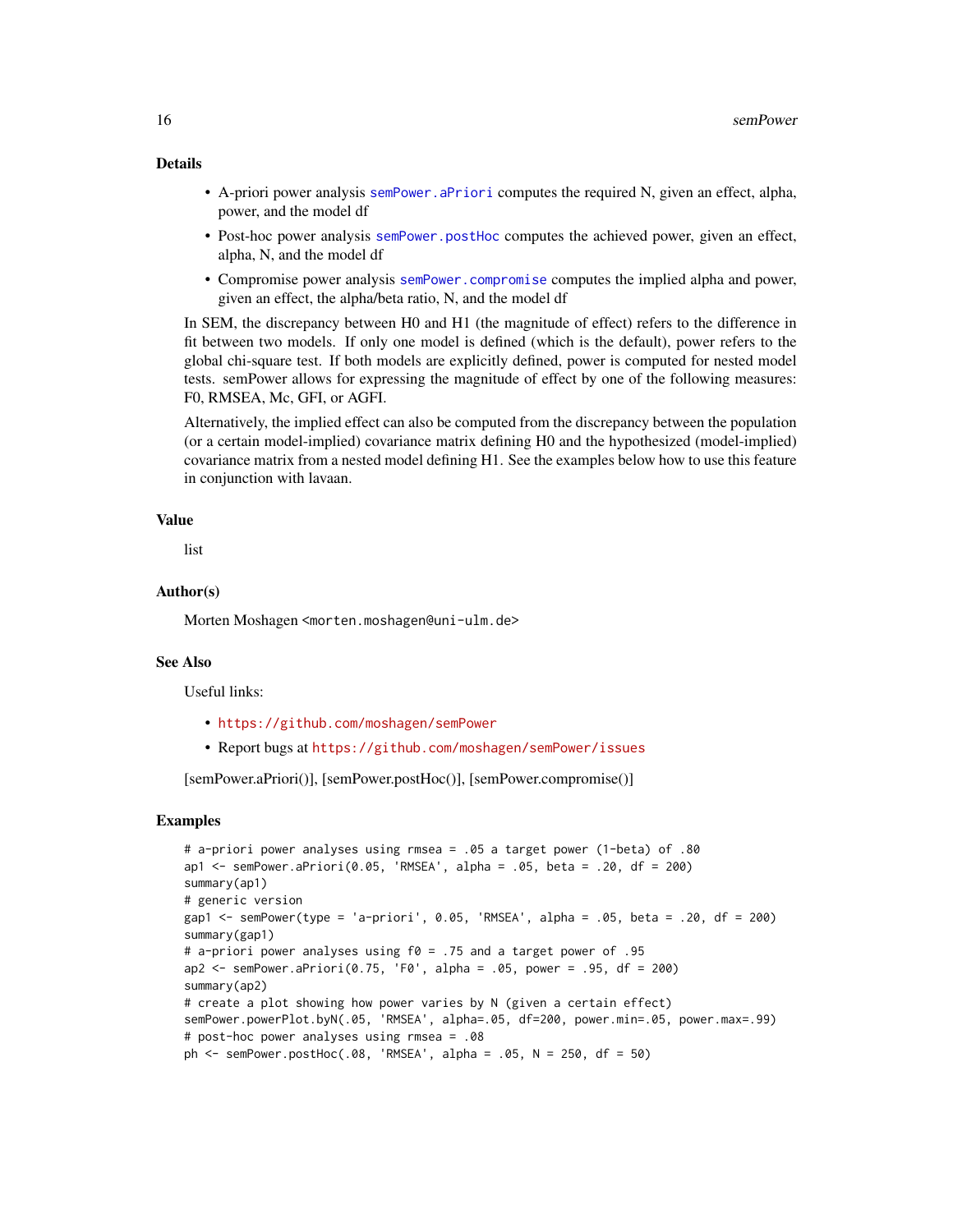#### semPower 17

```
summary(ph)
# generic version
gph1 <- semPower(type = 'post-hoc', .08, 'RMSEA', alpha = .05, N = 250, df = 50)
summary(gph1)
# create a plot showing how power varies by the magnitude of effect (given a certain N)
semPower.powerPlot.byEffect('RMSEA', alpha=.05, N = 100, df=200, effect.min=.001, effect.max=.10)
# compromise power analyses using rmsea = .08 and an abratio of 2
cp \le - semPower.compromise(.08, 'RMSEA', abratio = 2, N = 1000, df = 200)
summary(cp)
# generic version
gcp <- semPower(type = 'compromise', .08, 'RMSEA', abratio = 2, N = 1000, df = 200)
summary(gcp)
# use lavaan to define effect through covariance matrices:
## Not run:
library(lavaan)
# define population model (= H1)
model.pop <- '
f1 = -.8 \times x1 + .7 \times x2 + .6 \times x3f2 =~ .7*x4 + .6*x5 + .5*x6
f1 ~~ 1*f1
f2 ~~ 1*f2
f1 \sim 0.5*f2
# define (wrong) H0 model
model.h0 <- '
f1 = x1 + x2 + x3f2 = x4 + x5 + x6f1 \sim 0*f2
# get population covariance matrix; equivalent to a perfectly fitting H1 model
cov.h1 <- fitted(sem(model.pop))$cov
# get covariance matrix as implied by H0 model
res.h0 <- sem(model.h0, sample.cov = cov.h1, sample.nobs = 1000,
              likelihood='wishart', sample.cov.rescale = F)
df <- res.h0@test[[1]]$df
cov.h0 <- fitted(res.h0)$cov
## do power analyses
# post-hoc
ph <- semPower.postHoc(SigmaHat = cov.h0, Sigma = cov.h1, alpha = .05, N = 1000, df = df)
summary(ph)
# => Power to reject the H1 model is > .9999 (1-beta = 1-1.347826e-08) with N = 1000 at alpha=.05
# compare:
ph$fmin * (ph$N-1)
fitmeasures(res.h1, 'chisq')
# => expected chi-square matches empirical chi-square
# a-priori
```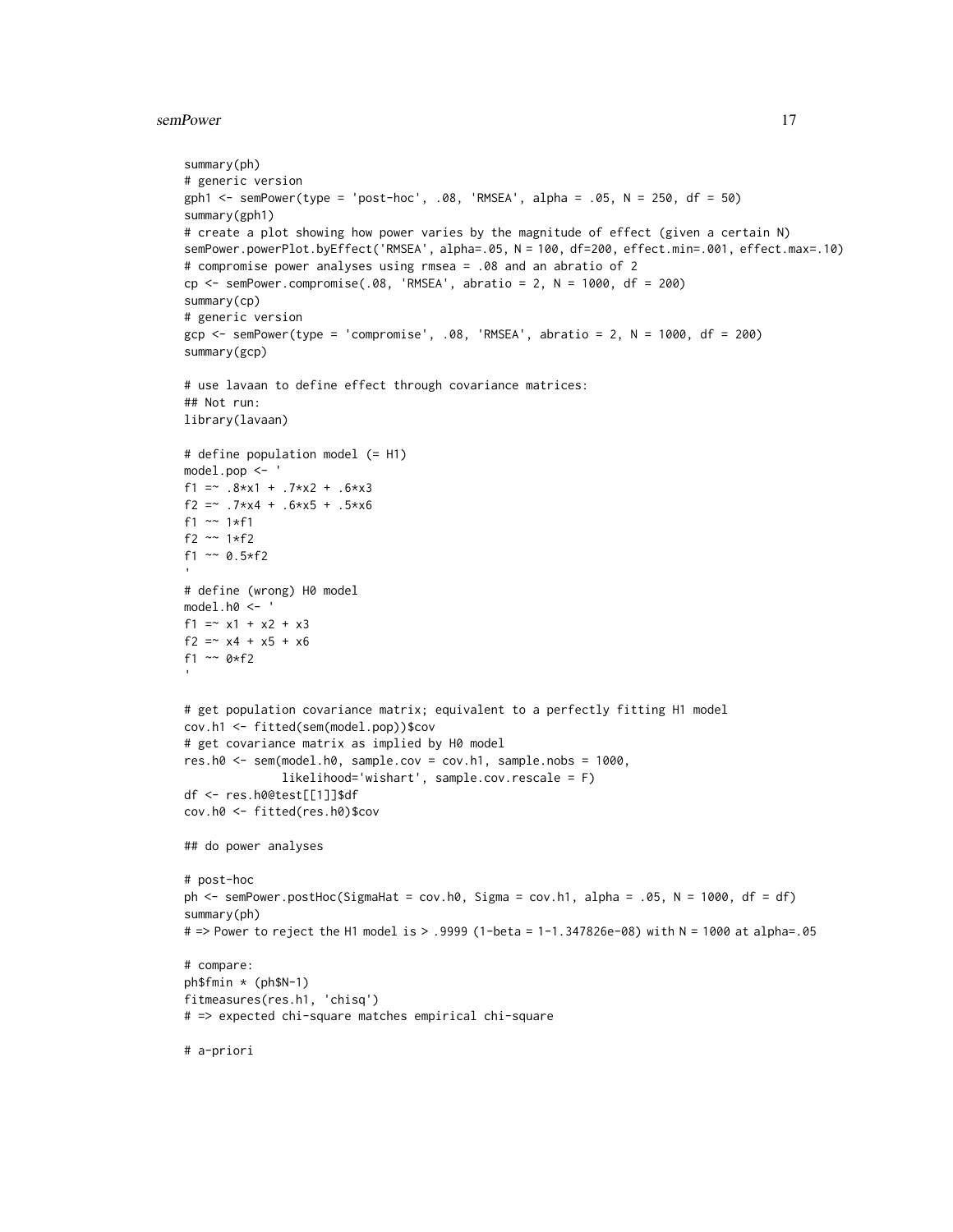```
ap \le semPower.aPriori(SigmaHat = cov.h0, Sigma = cov.h1, alpha = .05, power = .80, df = df)
summary(ap)
# => N = 194 gives a power of ~80% to reject the H1 model at alpha = .05
# compromise
cp \leq semPower.compromise(SigmaHat = cov.h0, Sigma = cov.h1, abratio = 1, N = 1000, df = df)
summary(cp)
# => A critical Chi-Squared of 33.999 gives balanced alpha-beta
# error probabilities of alpha=beta=0.000089 with N = 1000.
## End(Not run)
## Not run:
ap <- semPower(type = 'a-priori',
               effect = .08, effect.measure = "RMSEA",
               alpha = .05, beta = .05, df = 200)
summary(ph)
ph <- semPower(type = 'post-hoc',
               effect = .08, effect.measure = "RMSEA",
               alpha = .05, N = 250, df = 200)
summary(ph)
cp <- semPower(type = 'compromise',
               effect = .08, effect.measure = "RMSEA",
               abratio = 1, N = 250, df = 200)
summary(ph)
## End(Not run)
```
<span id="page-17-1"></span>semPower.aPriori *semPower.aPriori*

#### Description

Determine required sample size given alpha, beta/power, df, and effect

#### Usage

```
semPower.aPriori(
 effect = NULL,effect.measure = NULL,
 alpha,
 beta = NULL,
 power = NULL,
 N = NULL,df,
 p = NULL,
```
<span id="page-17-0"></span>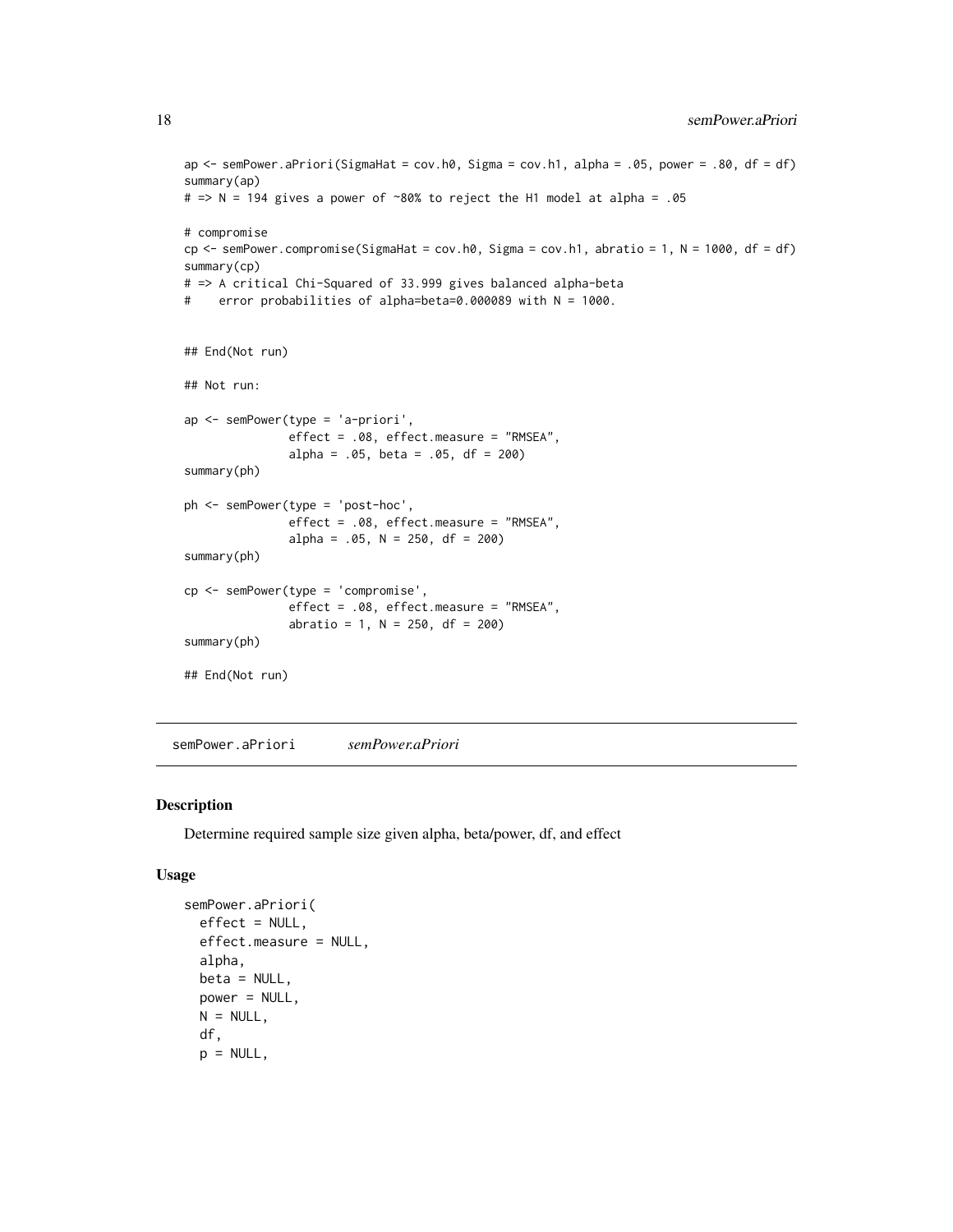```
SigmaHat = NULL,
 Sigma = NULL
\lambda
```
#### Arguments

| effect   | effect size specifying the discrepancy between H0 and H1 (a list for multiple<br>group models)                                             |
|----------|--------------------------------------------------------------------------------------------------------------------------------------------|
|          | effect.measure type of effect, one of "F0", "RMSEA", "Mc", "GFI", AGFI"                                                                    |
| alpha    | alpha error                                                                                                                                |
| beta     | beta error; set either beta or power                                                                                                       |
| power    | power (1-beta); set either beta or power                                                                                                   |
| N        | a list of sample weights for multiple group power analyses, e.g. $list(1,2)$ to make<br>the second group twice as large as the first one   |
| df       | the model degrees of freedom                                                                                                               |
| p        | the number of observed variables, required for effect.measure = "GFI" and "AGFI"                                                           |
| SigmaHat | model implied covariance matrix (a list for multiple group models). Use in<br>conjuntion with Sigma to define effect and effect measure.   |
| Sigma    | population covariance matrix (a list for multiple group models). Use in conjun-<br>tion with SigmaHat to define effect and effect measure. |

#### Value

list

#### Examples

```
## Not run:
power <- semPower.aPriori(effect = .05, effect.measure = "RMSEA", alpha = .05, beta = .05, df = 200)
summary(power)
power <- semPower.aPriori(effect = .15, effect.measure = "F0", alpha = .05, power = .80, df = 100)
summary(power)
power <- semPower.aPriori(effect = list(.05, .10), effect.measure = "F0", alpha = .05,
                          power = .80, N = list(1, 1), df = 100)
summary(power)
power \leq semPower.aPriori(alpha = .01, beta = .05, df = 5,
                         SigmaHat = diag(4), Sigma = cov(matrix(rnorm(4*1000), ncol=4)))
summary(power)
## End(Not run)
```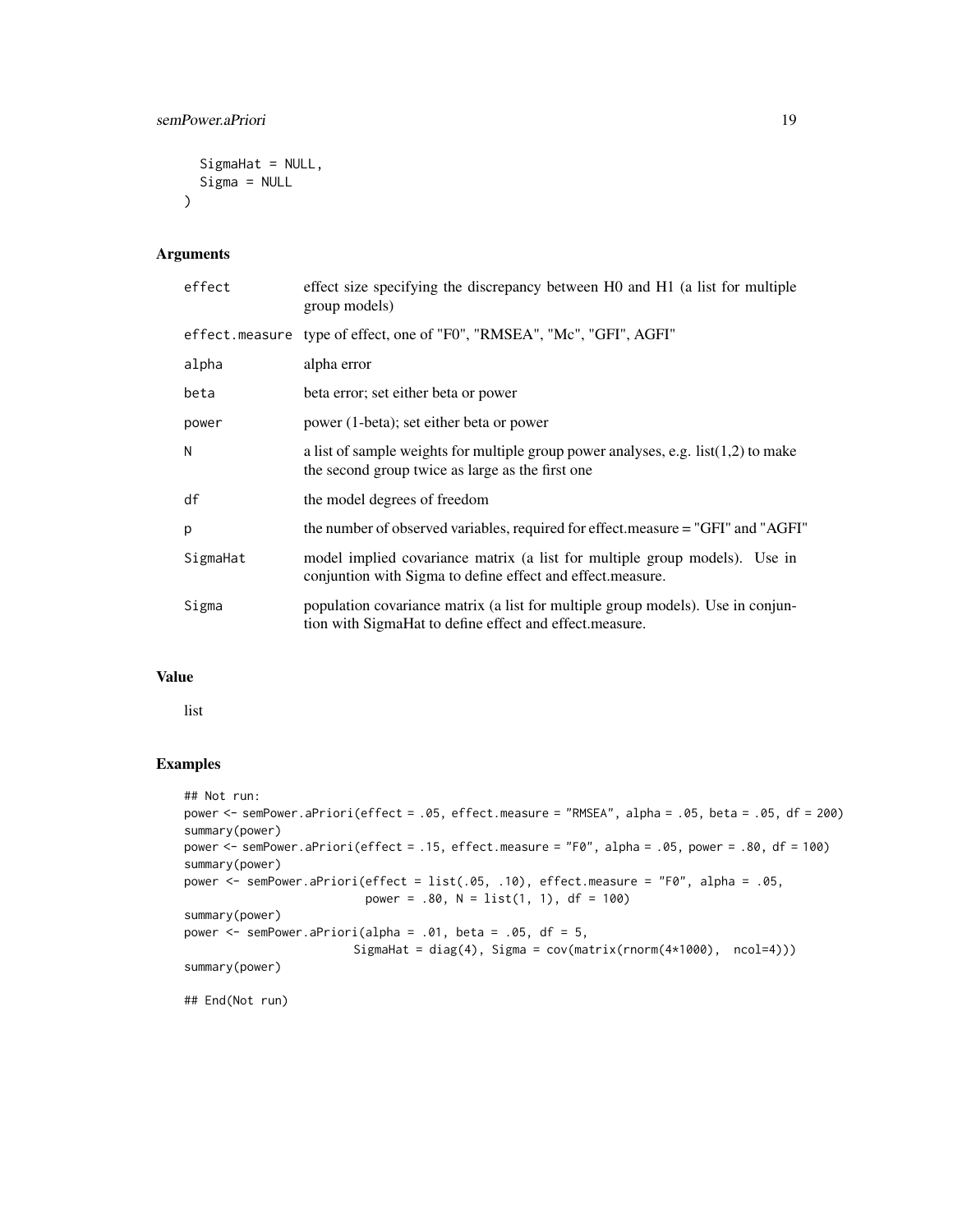<span id="page-19-1"></span><span id="page-19-0"></span>semPower.compromise *sempower.compromise*

#### Description

Performs a compromise power analysis, i.e. determines the critical chi-square along with the implied alpha and beta, given a specified alpha/beta ratio, effect, N, and df

#### Usage

```
semPower.compromise(
 effect = NULL,
 effect.measure = NULL,
  abratio = 1,
 N,
  df,
 p = NULL,SigmaHat = NULL,
  Sigma = NULL
)
```
#### Arguments

| effect         | effect size specifying the discrepancy between H0 and H1 (a list for multiple<br>group models)                                              |
|----------------|---------------------------------------------------------------------------------------------------------------------------------------------|
| effect.measure | type of effect, one of "F0", "RMSEA", "Mc", "GFI", AGFI"                                                                                    |
| abratio        | the ratio of alpha to beta                                                                                                                  |
| N              | the number of observations (a list for multiple group models)                                                                               |
| df             | the model degrees of freedom                                                                                                                |
| p              | the number of observed variables, required for effect.measure = "GFI" and "AGFI"                                                            |
| SigmaHat       | model implied covariance matrix (a list for multiple group models). Use in<br>conjuntion with Sigma to define effect and effect measure.    |
| Sigma          | population covariance matrix (a list for multiple group models). Use in conjun-<br>tion with SigmaHat to define effect and effect. measure. |

### Value

list

#### Examples

```
## Not run:
cp.ph <- semPower.compromise(effect = .08, effect.measure = "RMSEA", abratio = 1, N = 250, df = 200)
summary(cp.ph)
```
## End(Not run)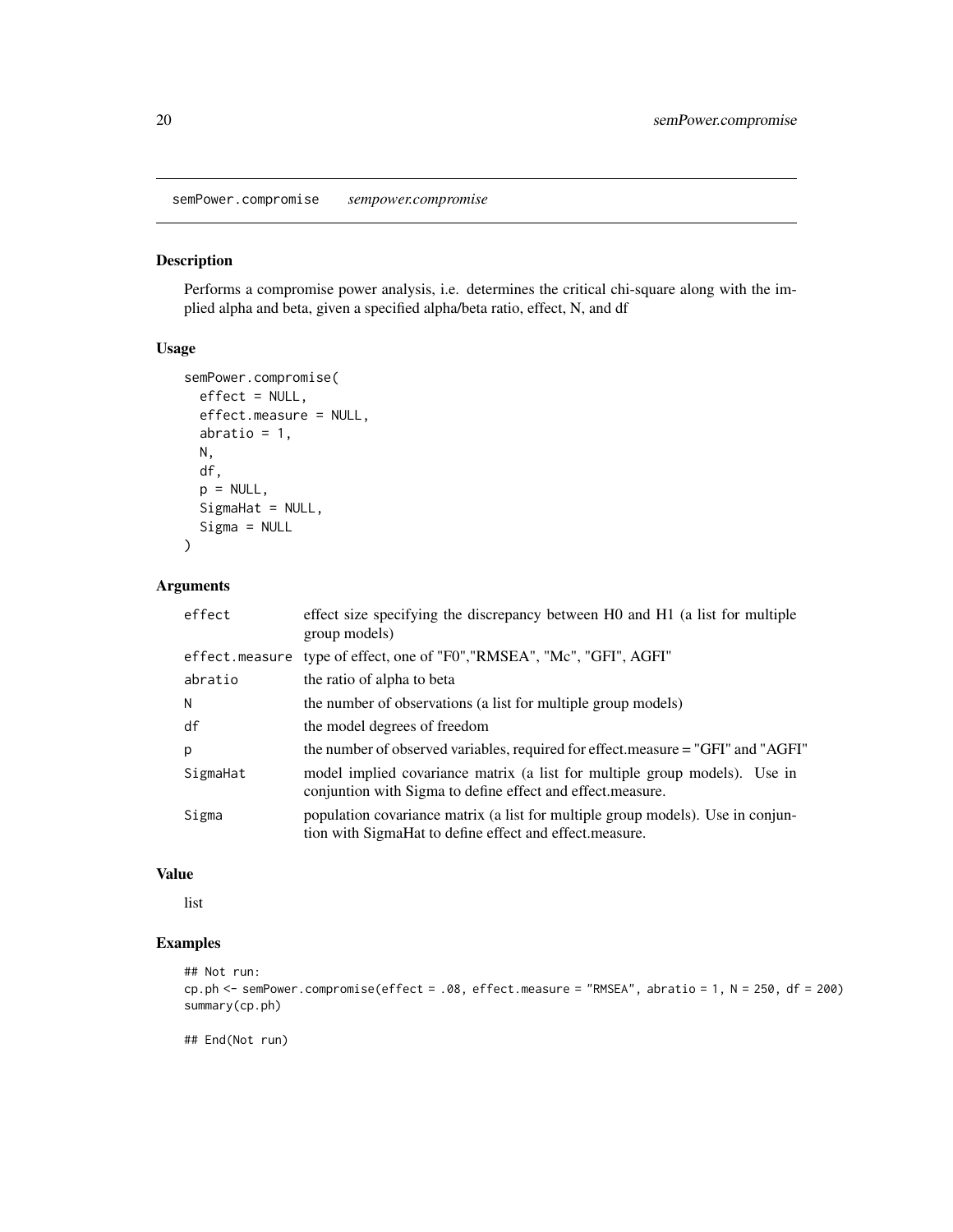# <span id="page-20-0"></span>Description

Convenience function to determine the degrees of freedom of a given model provided as lavaan model string. This requires the lavaan package.

#### Usage

```
semPower.getDf(lavModel)
```
#### Arguments

lavModel the lavaan model string

#### Value

df

#### Examples

```
## Not run:
lavModel <- '
f1 = x1 + x2 + x3 + x4f2 = x5 + x6 + x7 + x8f3 = -y1 + y2 + y3f3 ~ f1 + f2
semPower.getDf(lavModel)
## End(Not run)
```
<span id="page-20-1"></span>semPower.postHoc *semPower.postHoc*

#### Description

Determine power (1-beta) given alpha, df, and effect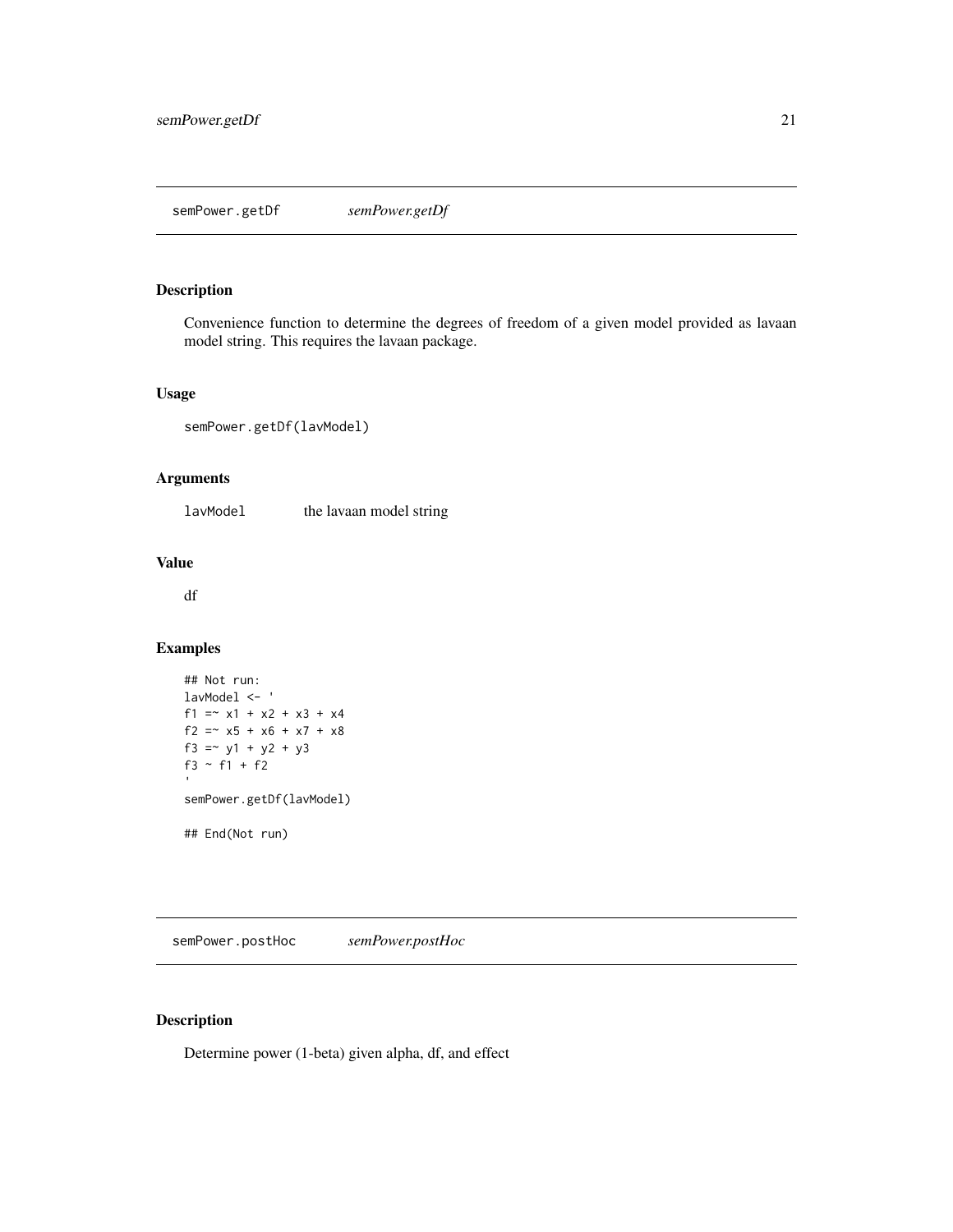#### Usage

```
semPower.postHoc(
 effect = NULL,
 effect.measure = NULL,
  alpha,
 N,
 df,
 p = NULL,SigmaHat = NULL,
 Sigma = NULL
)
```
# Arguments

| effect   | effect size specifying the discrepancy between H0 and H1 (a list for multiple<br>group models)                                             |
|----------|--------------------------------------------------------------------------------------------------------------------------------------------|
|          | effect.measure type of effect, one of "F0", "RMSEA", "Mc", "GFI", AGFI"                                                                    |
| alpha    | alpha error                                                                                                                                |
| N        | the number of observations (a list for multiple group models)                                                                              |
| df       | the model degrees of freedom                                                                                                               |
| p        | the number of observed variables, required for effect.measure = "GFI" and "AGFI"                                                           |
| SigmaHat | model implied covariance matrix (a list for multiple group models). Use in<br>conjuntion with Sigma to define effect and effect measure.   |
| Sigma    | population covariance matrix (a list for multiple group models). Use in conjun-<br>tion with SigmaHat to define effect and effect measure. |

### Value

list

#### Examples

```
## Not run:
power <- semPower.postHoc(effect = .05, effect.measure = "RMSEA", alpha = .05, N = 250, df = 200)
summary(power)
power <- semPower.postHoc(effect = list(.02, .01), effect.measure = "F0",
                          alpha = .05, N = list(250, 350), df = 200)
summary(power)
power \leq semPower.postHoc(N = 1000, df = 5, alpha = .05,
                        SigmaHat = diag(4), Sigma = cov(matrix(rnorm(4*1000), ncol=4)))
summary(power)
## End(Not run)
```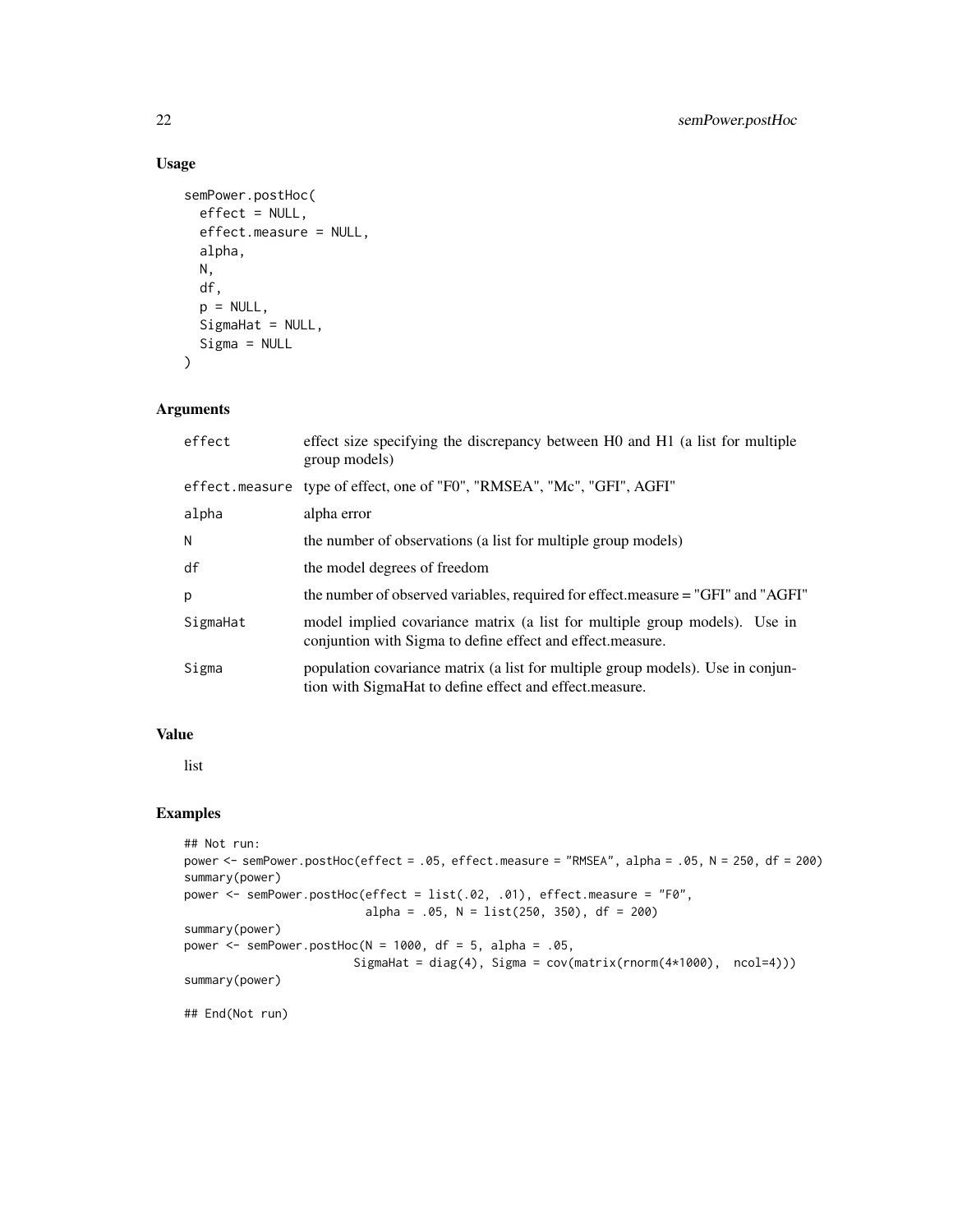#### <span id="page-22-0"></span>Description

Convenience function for performing power analysis for simple CFA models involving one hypothesized zero correlation between factors. This requires the lavaan package.

#### Usage

```
semPower.powerCFA(
  type,
 comparison = "restricted",
 phi,
 nullCor = NULL,
 lambda = NULL,nIndicator = NULL,
 loadM = NULL,loadSD = NULL,
  loadMinMax = NULL,
  ...
)
```

| type       | type of power analysis, one of 'a-priori', 'post-hoc', 'compromise'                                                                                                                                                                                                                                                                                                                                                   |
|------------|-----------------------------------------------------------------------------------------------------------------------------------------------------------------------------------------------------------------------------------------------------------------------------------------------------------------------------------------------------------------------------------------------------------------------|
| comparison | comparison model, one of 'saturated' or 'restricted'. This determines the df for<br>power analyses. 'Saturated' provides power to reject the model when compared<br>to the saturated model, so the df equal the one of the hypothesized model. 'Re-<br>stricted' provides power to reject the model when compared to a model that just<br>restricts the parameter defined by nullCor to zero, so the df are always 1. |
| phi        | factor correlation matrix or single number giving correlation between all factors                                                                                                                                                                                                                                                                                                                                     |
| nullCor    | vector of size 2 indicating which factor correlation in phi is hypothesized to<br>equal zero, e.g. $c(1, 2)$ to refer to the correlation between first and second factor                                                                                                                                                                                                                                              |
| lambda     | a list providing factor loadings by factor. Must not contain secondary loadings.                                                                                                                                                                                                                                                                                                                                      |
| nIndicator | vector indicating the number of indicators for each factor, e.g. $c(4, 6)$ to define<br>two factors with 4 and 6 indicators, respectively                                                                                                                                                                                                                                                                             |
| loadM      | vector giving mean loadings for each factor or single number to use for every<br>loading                                                                                                                                                                                                                                                                                                                              |
| loadSD     | vector giving the standard deviation of loadings for each factor for use in con-<br>junction with loadM. When NULL, SDs are set to zero.                                                                                                                                                                                                                                                                              |
| loadMinMax | matrix giving the minimum and maximum loading for each factor or vector to<br>apply to all factors                                                                                                                                                                                                                                                                                                                    |
| .          | other parameters related to the specific type of power analysis requested                                                                                                                                                                                                                                                                                                                                             |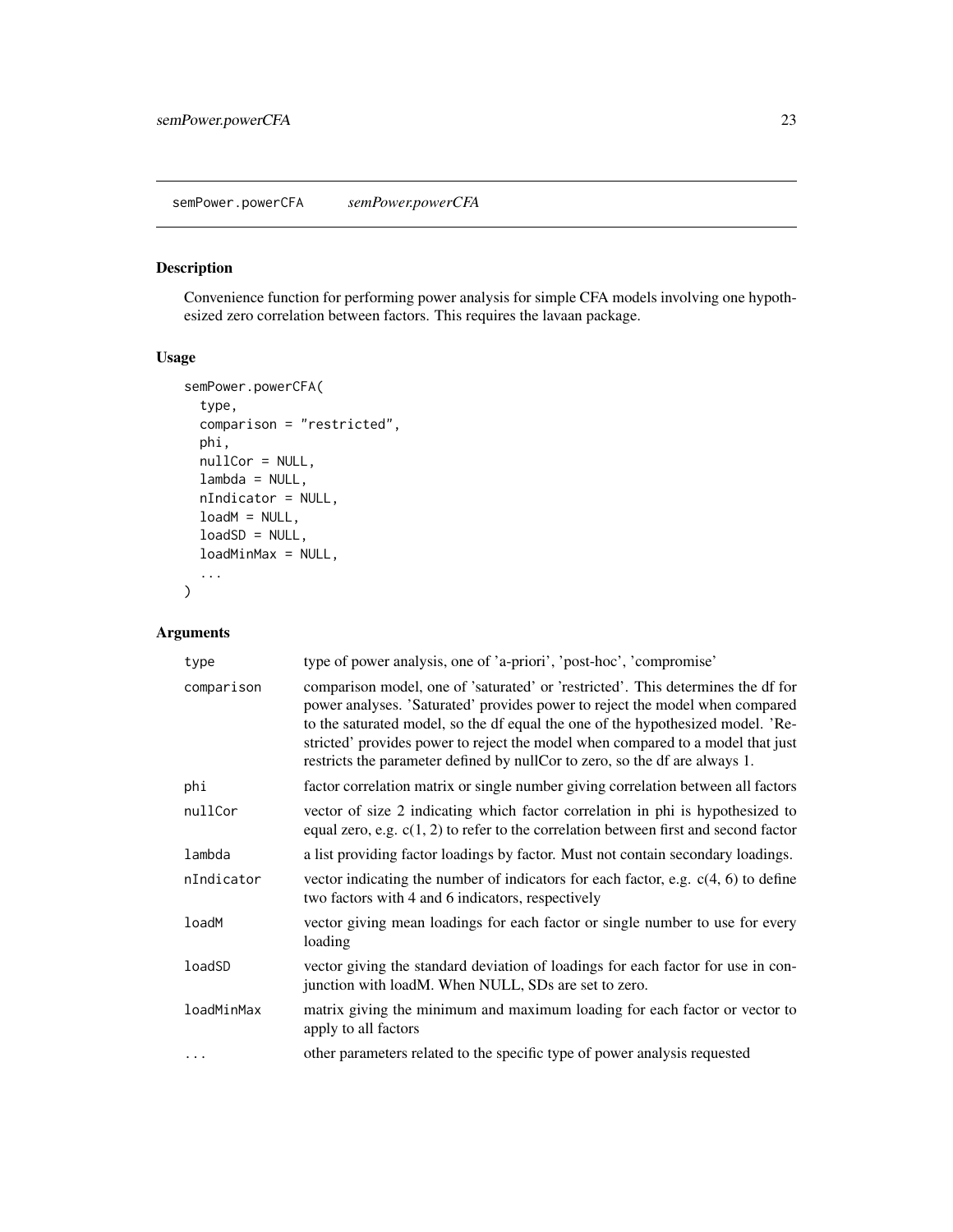#### Value

a list containing the results of the power analysis, Sigma and SigmaHat as well as several lavaan model strings (modelPop, modelTrue, and modelAna)

#### Examples

```
## Not run:
# a priori power analysis only providing the number of indicators to define
# two factors with correlation of phi and same loading for all indicators
cfapower.ap <- semPower.powerCFA(type = 'a-priori',
                                 phi = .2, nIndicator = c(5, 6), loadM = .5,
                                 alpha = .05, beta = .05)
                                 summary(cfapower.ap$power)
# sanity check: fit true model to population Sigma to evaluate everything was set up as intended
summary(lavaan::sem(cfapower.ap$modelTrue, sample.cov = cfapower.ap$Sigma,
                 sample.nobs = 1000, likelihood = 'wishart', sample.cov.rescale = FALSE),
        stand = TRUE)
# peek into lavaan model strings:
# population model
cfapower.ap$modelPop
# (incorrect) analysis model
cfapower.ap$modelAna
# or plug the population Sigma and model-implied SigmaHat
# into a regular power analysis command
ph <- semPower.aPriori(SigmaHat = cfapower.ap$SigmaHat, Sigma = cfapower.ap$Sigma,
                       df = 1, alpha = .05, beta = .05)
                       summary(ph)
# same as above, but compare to the saturated model
# (rather than to the less restricted model)
#' cfapower.ap <- semPower.powerCFA(type = 'a-priori', comparison = 'saturated',
                                 phi = .2, nIndicator = c(5, 6), loadM = .5,
                                 alpha = .05, beta = .05)
# same as above, but request a compromise power analysis
cfapower.cp <- semPower.powerCFA(type = 'compromise',
                                 phi = .2, nIndicator = c(5, 6), loadM = .5,
                                 abratio = 1, N = 200)
# same as above, but request a post-hoc power analysis
cfapower.ph <- semPower.powerCFA(type = 'post-hoc',
                                 phi = .2, nIndicator = c(5, 6), loadM = .5,
                                 alpha = .05, N = 200# post-hoc power analysis providing factor correlation matrix
# and reduced loading matrix
phi <- matrix(c(
                c(1.0, 0.1),
                c(0.1, 1.0)
```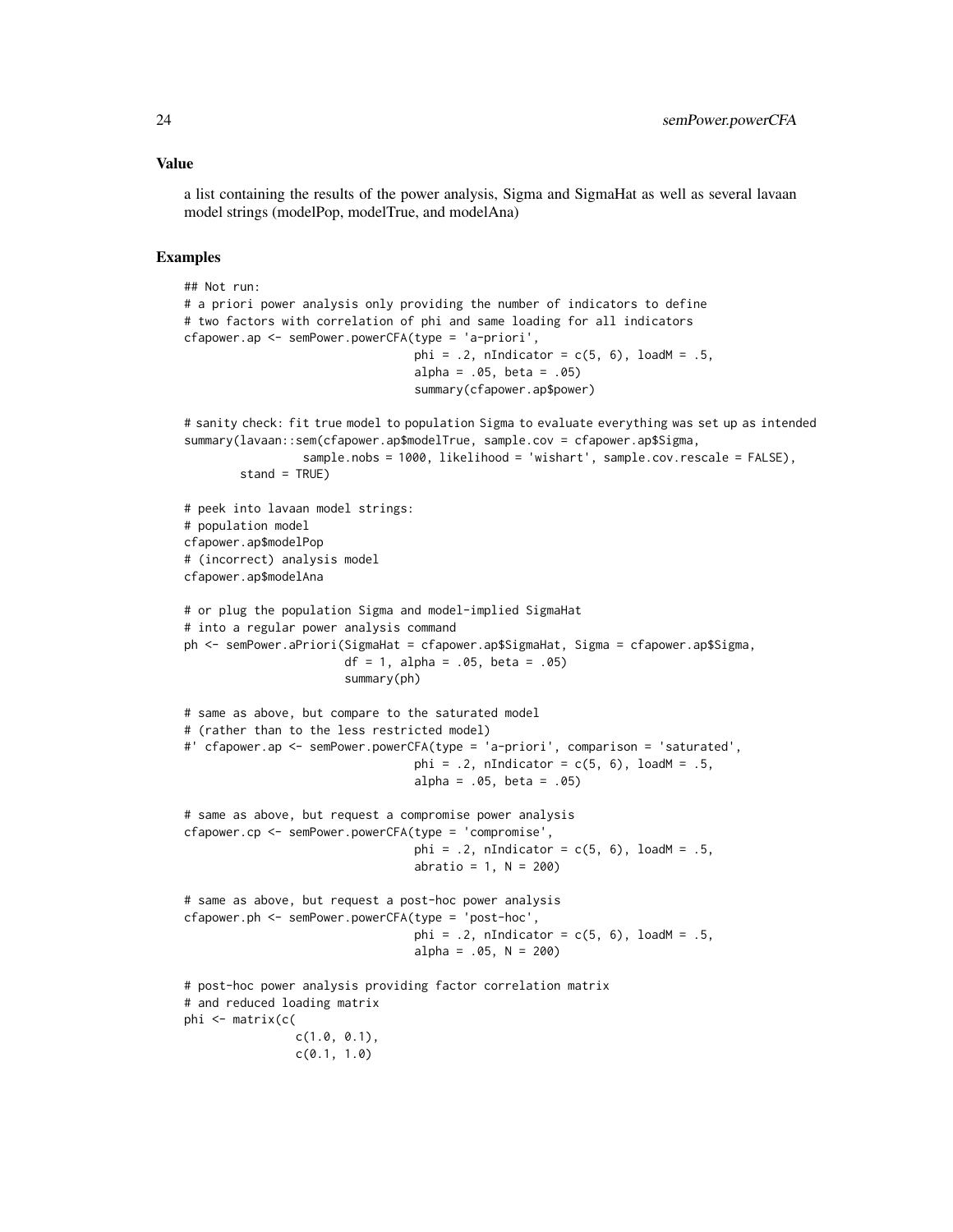), byrow =  $T$ , ncol = 2) # lambda: only define primary loadings # must not contain secondary loadings lambda <- list(  $c(0.4, 0.5, 0.8)$ , c(0.7, 0.6, 0.5, 0.4)  $\lambda$ cfapower <- semPower.powerCFA(type = 'post-hoc',  $phi = phi$ , nullCor = c(1, 2), lambda = lambda,  $alpha = .05$ ,  $N = 250$ # post-hoc power analysis providing factor correlation matrix, # number of indicators by factor, and min-max loading for all factors phi <- matrix(c( c(1.0, 0.2, 0.5), c(0.2, 1.0, 0.3), c(0.5, 0.3, 1.0) ), byrow = TRUE,  $ncol = 3$ ) cfapower <- semPower.powerCFA(type = 'post-hoc',  $phi = phi, nullCor = c(1, 2),$  $nIndication = c(6, 5, 4), loadMinMax = c(.3, .8),$  $alpha = .05$ ,  $N = 250$ # same as above, but providing mean and sd loading for all factors cfapower <- semPower.powerCFA(type = 'post-hoc',  $phi = phi$ , nullCor = c(1, 2),  $nIndication = c(6, 5, 4), loadM = .5, loadSD = .1,$  $alpha = .05$ ,  $N = 250$ # same as above, but hypothesizing zero correlation between factors 2 and 3 cfapower <- semPower.powerCFA(type = 'post-hoc',  $phi = phi$ , nullCor = c(2, 3),  $nIndication = c(6, 5, 4), loadM = .5, loadSD = .1,$  $alpha = .05$ ,  $N = 250$ # same as above, but providing mean and sd of loadings for each factor cfapower <- semPower.powerCFA(type = 'post-hoc', phi = phi, nullCor =  $c(1, 2)$ ,  $nIndication = c(3, 6, 5),$  $loadM = c(.5, .6, .7), loadSD = c(.1, .05, 0),$ alpha = .05, N = 250) # same as above, but using min-max loadings for each factor loadMinMax <- matrix(c(  $c(.4, .6)$ , c(.5, .8),  $c(.3, .7)$ ), byrow = TRUE, nrow = 3)

cfapower <- semPower.powerCFA(type = 'post-hoc',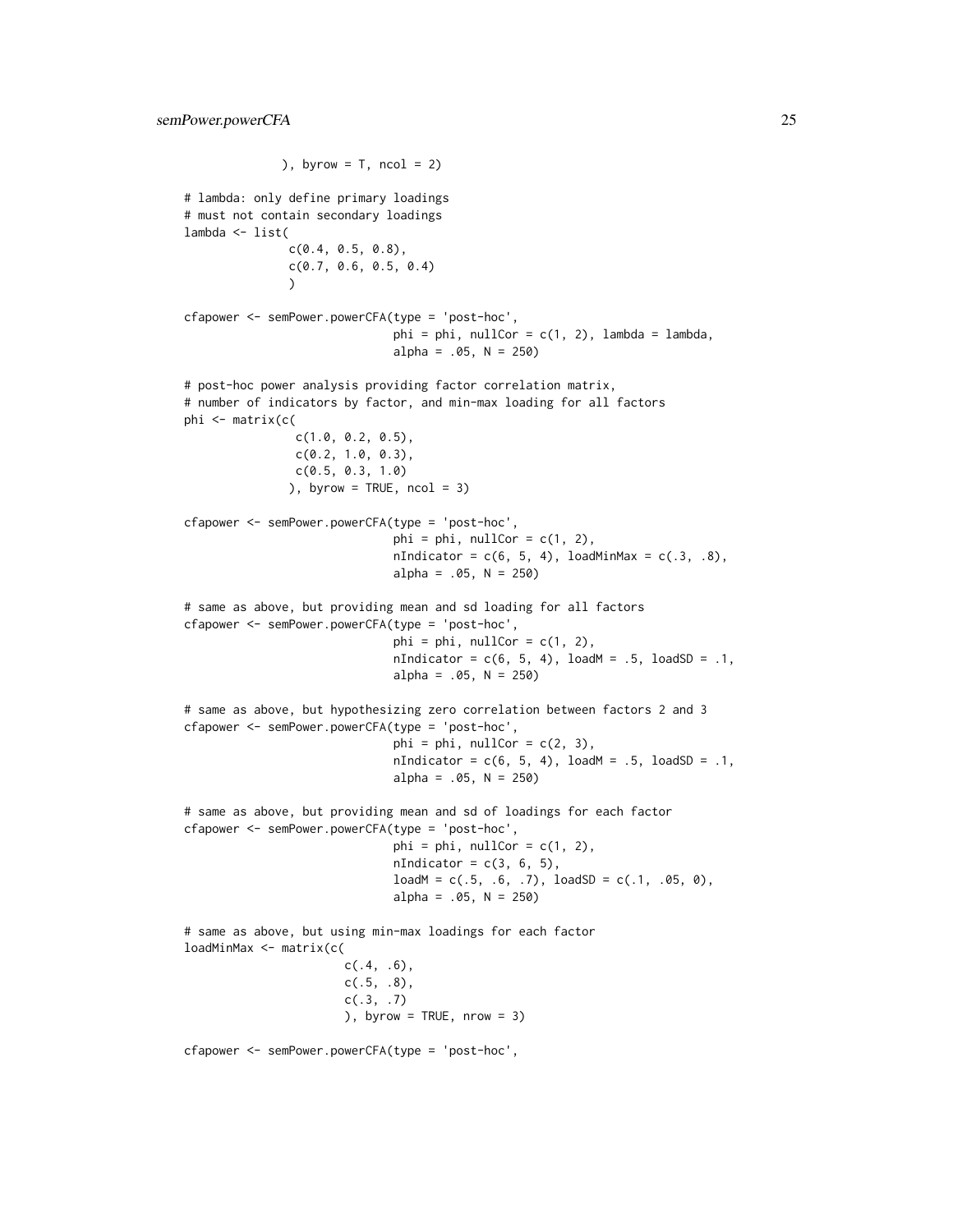```
phi = phi, nullCor = c(1, 2), nIndicator = c(3, 6, 5),
loadMinMax = loadMinMax,
alpha = .05, N = 250)
```
<span id="page-25-0"></span>## End(Not run)

semPower.powerPlot.byEffect

*sempower.powerPlot.byEffect*

#### Description

show a plot showing power as function of N for a given effect and alpha

#### Usage

```
semPower.powerPlot.byEffect(
  effect.measure = NULL,
  alpha,
 N,
 df,
 p = NULL,effect.min = NULL,
 effect.max = NULL,
  steps = 50,
 linewidth = 1
)
```
# Arguments

|            | effect.measure type of effect, one of "F0", "RMSEA", "Mc", "GFI", AGFI"          |
|------------|----------------------------------------------------------------------------------|
| alpha      | alpha error                                                                      |
| N          | the number of observations                                                       |
| df         | the model degrees of freedom                                                     |
| p          | the number of observed variables, required for effect.measure = "GFI" and "AGFI" |
| effect.min | minimum effect                                                                   |
| effect.max | maximum effect                                                                   |
| steps      | number of steps                                                                  |
| linewidth  | linewidth                                                                        |

#### Value

powerplot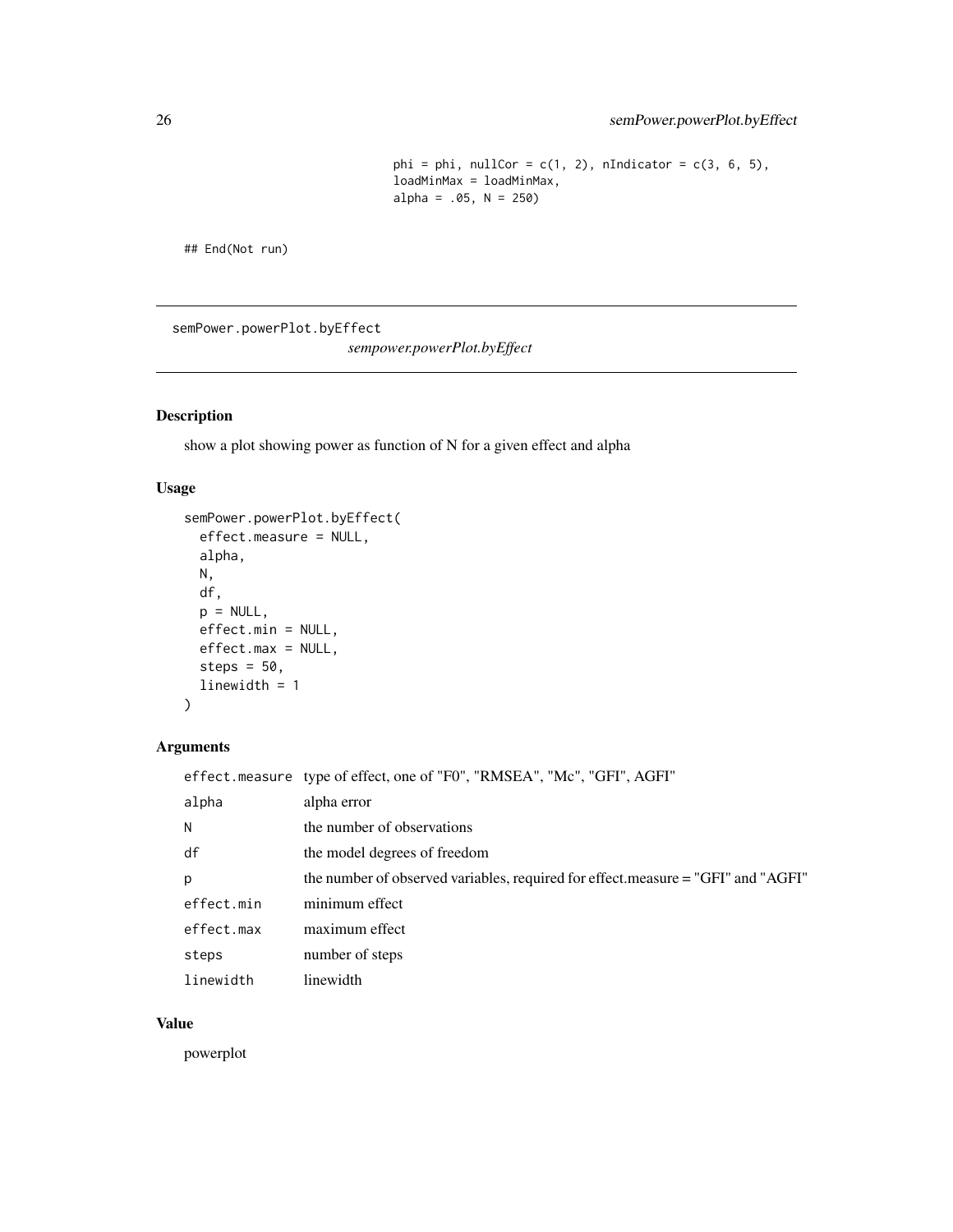#### <span id="page-26-0"></span>semPower.powerPlot.byN 27

# Examples

```
## Not run:
semPower.powerPlot.byEffect(effect.measure = "RMSEA", alpha = .05,
                            N = 500, effect.min = .01, effect.max = .15, df = 200)
```
## End(Not run)

semPower.powerPlot.byN

*sempower.powerPlot.byN*

#### Description

show a plot showing power as function of N for a given effect and alpha

#### Usage

```
semPower.powerPlot.byN(
 effect = NULL,
 effect.measure = NULL,
  alpha,
 df,
  p = NULL,SigmaHat = NULL,
  Sigma = NULL,
 power.min = alpha,
 power.max = 0.999,
  steps = 50,
  linewidth = 1
)
```

| effect         | effect size specifying the discrepancy between H0 and H1                                              |
|----------------|-------------------------------------------------------------------------------------------------------|
| effect.measure | type of effect, one of "F0", "RMSEA", "Mc", "GFI", AGFI"                                              |
| alpha          | alpha error                                                                                           |
| df             | the model degrees of freedom                                                                          |
| p              | the number of observed variables, required for effect.measure = "GFI" and "AGFI"                      |
| SigmaHat       | model implied covariance matrix. Use in conjuntion with Sigma to define effect<br>and effect.measure. |
| Sigma          | population covariance matrix. Use in conjuntion with SigmaHat to define effect<br>and effect.measure. |
| power.min      | minimum power, must not be smaller than alpha                                                         |
| power.max      | maximum power                                                                                         |
| steps          | number of steps                                                                                       |
| linewidth      | linewidth                                                                                             |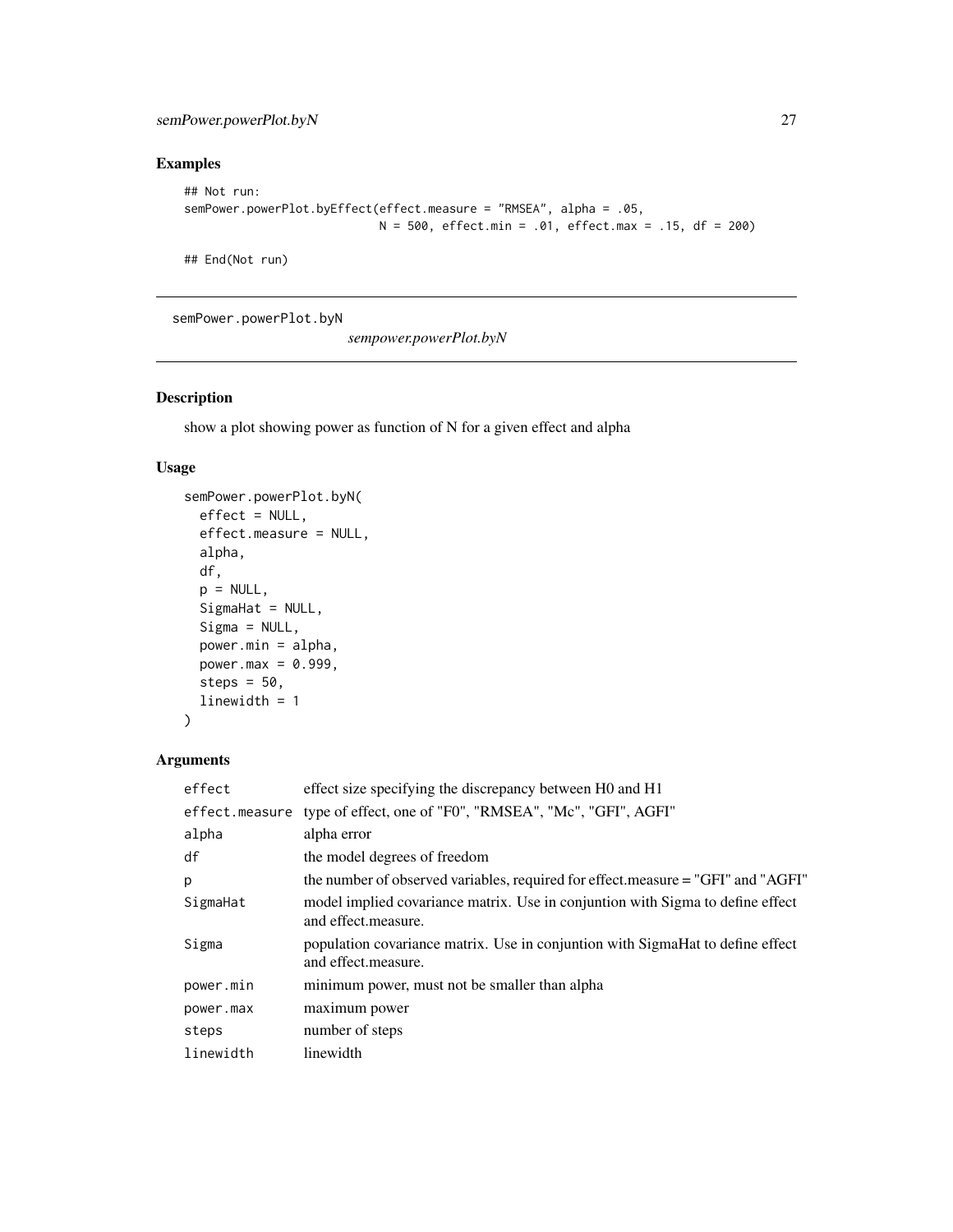#### Value

powerplot

#### Examples

```
## Not run:
semPower.powerPlot.byN(effect = .05, effect.measure = "RMSEA",
                       alpha = .05, power.min = .05, power.max = .999, df = 200)
```
## End(Not run)

semPower.showPlot *semPower.showPlot*

#### Description

show a plot showing central and non-central chi-square distribution

#### Usage

```
semPower.showPlot(chiCrit, ncp, df, linewidth = 1)
```
### Arguments

| chiCrit   | critical chi-square, e.g. qchisq(alpha, df, ncp=0, lower.tail = $F$ ) |
|-----------|-----------------------------------------------------------------------|
| ncp       | non-centrality parameter under H1                                     |
| df        | degrees of freedom                                                    |
| linewidth | linewidth                                                             |

summary.semPower.aPriori

*summary.semPower.aPriori*

### Description

provide summary of a-priori power analyses

#### Usage

```
## S3 method for class 'semPower.aPriori'
summary(object, ...)
```

| object   | result object from semPower.aPriori |
|----------|-------------------------------------|
| $\cdots$ | other                               |

<span id="page-27-0"></span>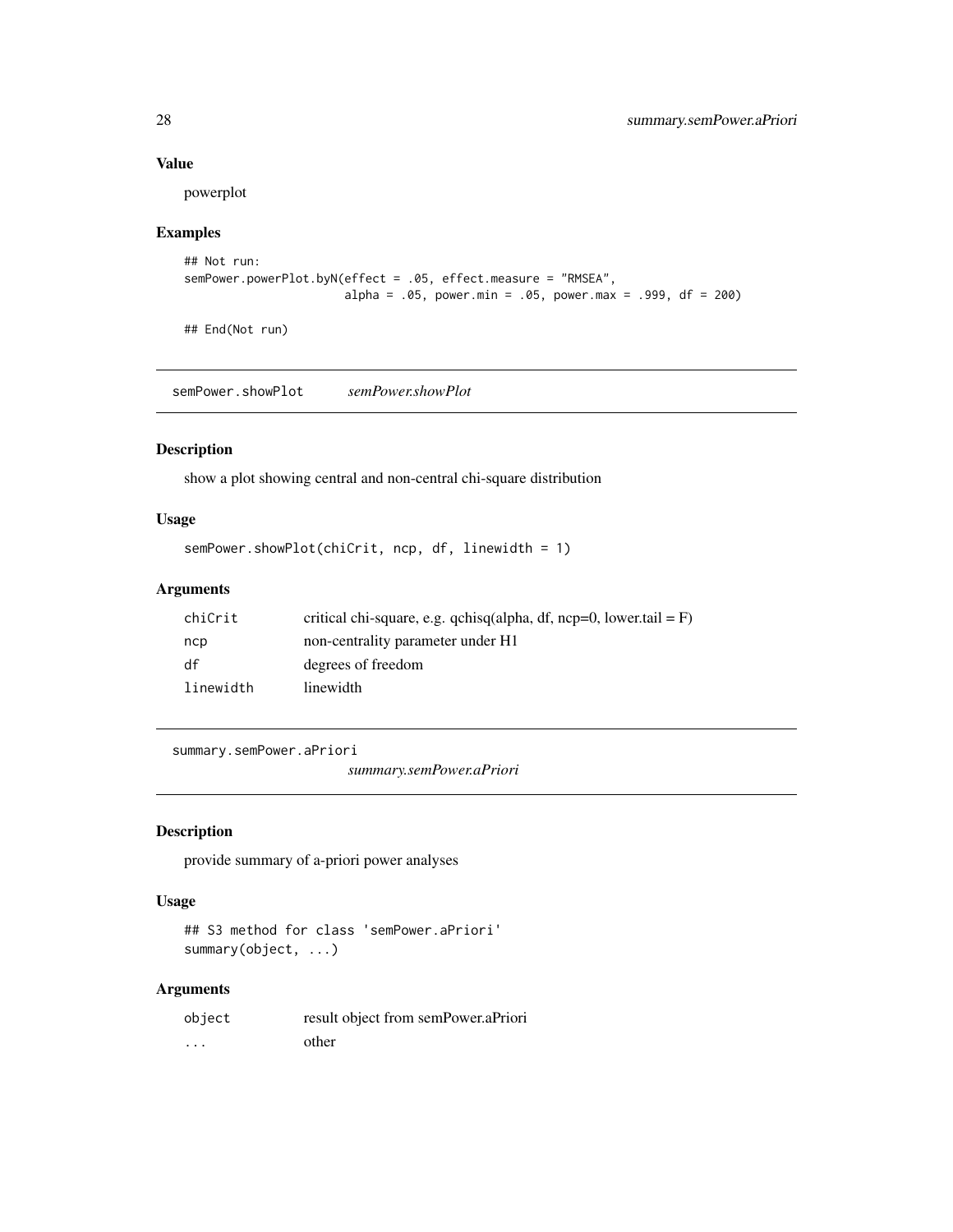<span id="page-28-0"></span>summary.semPower.compromise

*summary.sempower.compromise*

# Description

provide summary of compromise post-hoc power analyses

#### Usage

```
## S3 method for class 'semPower.compromise'
summary(object, ...)
```
#### Arguments

| object   | result object from semPower.compromise |
|----------|----------------------------------------|
| $\cdots$ | other                                  |

summary.semPower.postHoc

*semPower.postHoc.summary*

#### Description

provide summary of post-hoc power analyses

#### Usage

```
## S3 method for class 'semPower.postHoc'
summary(object, ...)
```

| object   | result object from semPower.posthoc |
|----------|-------------------------------------|
| $\cdots$ | other                               |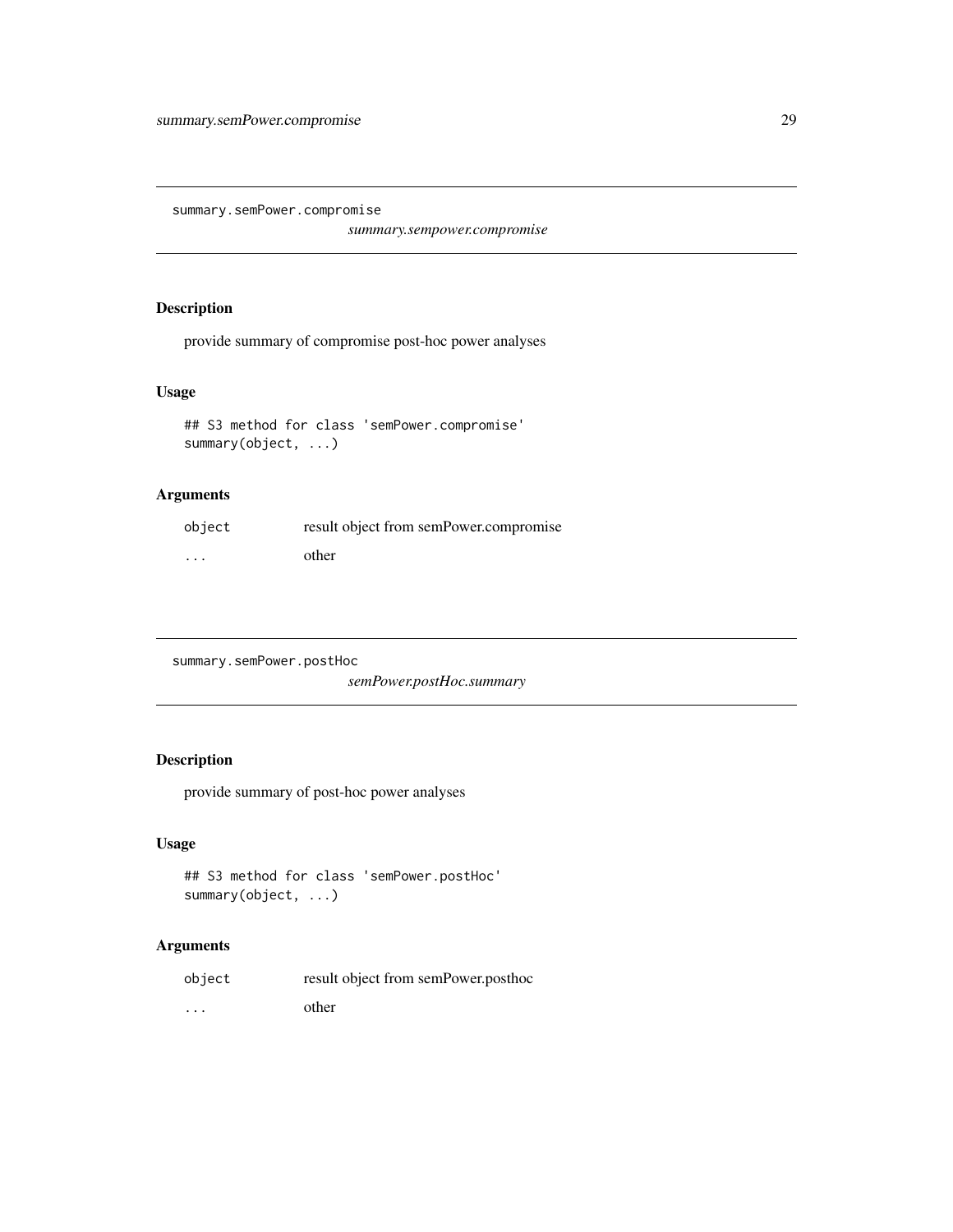<span id="page-29-0"></span>validateInput *validateInput*

#### Description

Validates input for power calcuation function

#### Usage

```
validateInput(
 power.type = NULL,
 effect = NULL,effect.measure = NULL,
  alpha = NULL,
 beta = NULL,
 power = NULL,
 abratio = NULL,
 N = NULL,df = NULL,p = NULL,SigmaHat = NULL,
  Sigma = NULL,
 power.min = alpha,
 power.max = 0.999,
 effect.min = NULL,
 effect.max = NULL,
  steps = 50,
  linewidth = 1
)
```

| power.type | type of power analyses, one of "a-priori", post-hoc", "compromise", "power-<br>plot.byN", "powerplot.byEffect" |
|------------|----------------------------------------------------------------------------------------------------------------|
| effect     | effect size specifying the discrepancy between H0 and H1                                                       |
|            | effect.measure type of effect, one of "F0, "RMSEA", "Mc", "GFI", AGFI"                                         |
| alpha      | alpha error                                                                                                    |
| beta       | beta error                                                                                                     |
| power      | power (1-beta)                                                                                                 |
| abratio    | ratio alpha/beta                                                                                               |
| N          | the number of observations                                                                                     |
| df         | the model degrees of freedom                                                                                   |
| p          | the number of observed variables, required for effect.measure = "GFI" and "AGFI"                               |
| SigmaHat   | model implied covariance matrix                                                                                |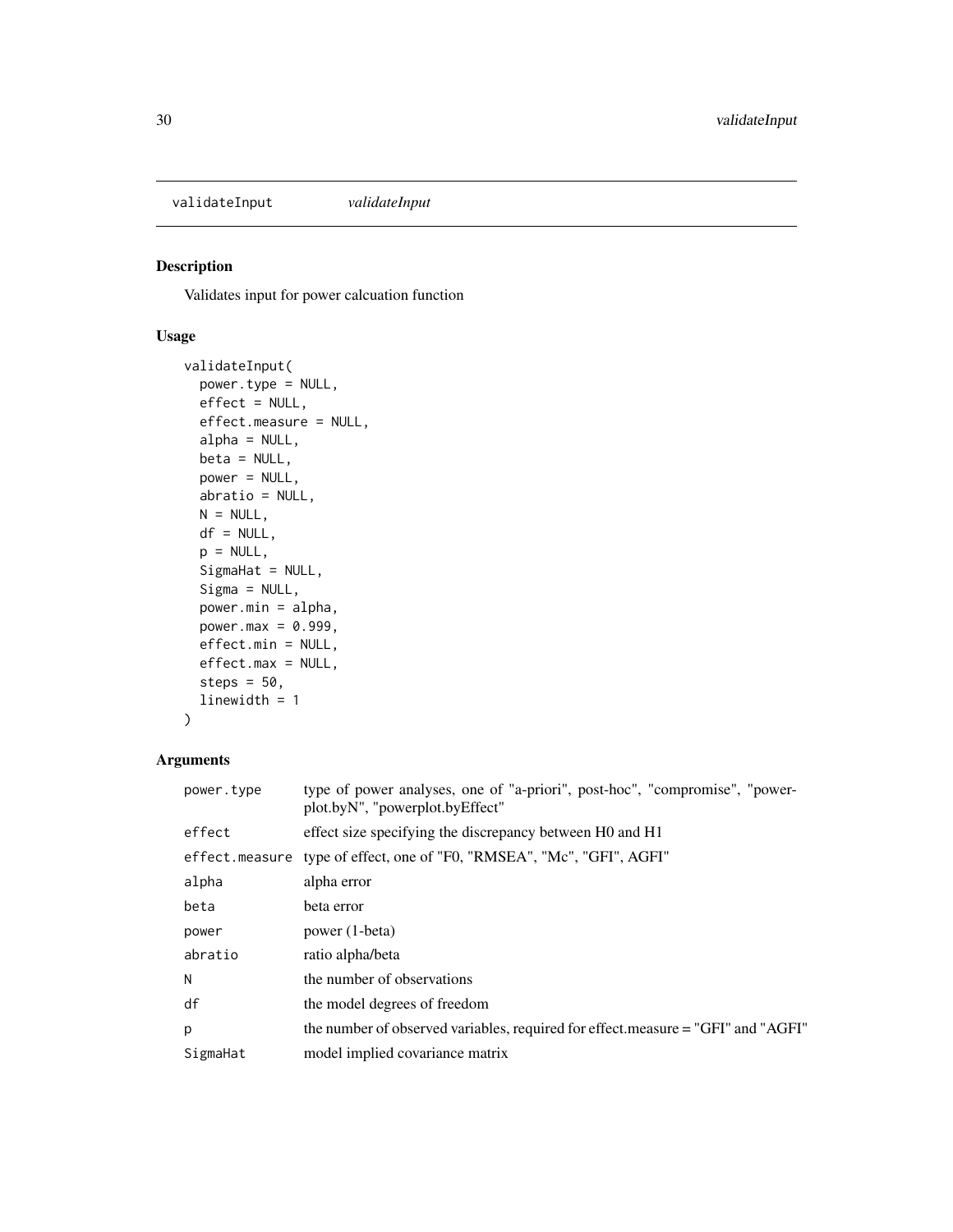# validateInput 31

| Sigma      | population covariance matrix           |
|------------|----------------------------------------|
| power.min  | for plotting: minimum power            |
| power.max  | for plotting: maximum power            |
| effect.min | for plotting: minimum effect           |
| effect.max | for plotting: maximum effect           |
| steps      | for plotting: number of sampled points |
| linewidth  | for plotting: linewidth                |